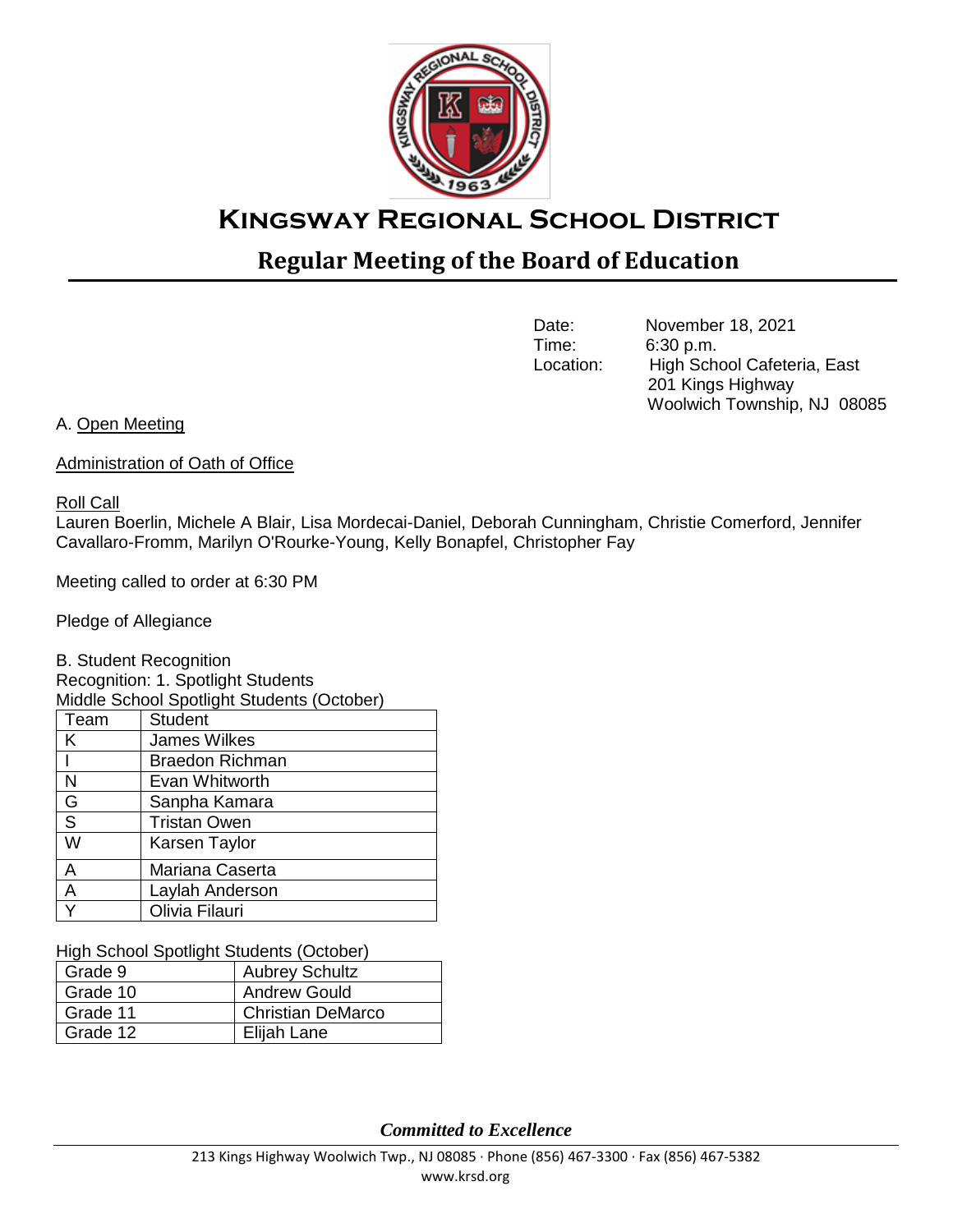Recognition: 2. Seniors of the Month

- Madison Lavender
- Peyton Rieger

C. Staff Recognition

Recognition: 1. New Staff Introductions District: Nancy Moore-Gregal - Transportation Secretary

High School:

Lauren Charlton - Teacher of Special Education Huong Lam - General Cafeteria Worker Samantha Betley - LTS Family & Consumer Science Carmen Buccheri - Teacher of Math

Recognition: 2. Teacher of the Month Spotlight Teacher for the Month of October:

• Robert Cressman - Teacher of Math - High School

D. Presentations Information: 1. Student Government Kingsway Regional Middle School Student Council

- Vivian Alam (President)
- Vianna Staino (Vice President)
- Danielle Lewis (Secretary)

Information: 2. Technology Update

Robert Iocona, Chief Technology Officer

E. Public Participation Procedural: 1. Public Comment

F. Approval of Minutes Action: 1. Minutes Action (Consent): 1. Approval of Action Items Motion by Lauren Boerlin, second by Kelly Bonapfel. Resolved, that the Kingsway Regional School District Board of Education approve the minutes of the following meeting(s): October 14, 2021 Regular Meeting Minutes

Final Resolution: Motion Carries Yes: Michele A Blair, Lisa Mordecai-Daniel, Deborah Cunningham, Christie Comerford, Jennifer Cavallaro-Fromm, Marilyn O'Rourke-Young, Kelly Bonapfel, Christopher Fay Abstain: Lauren Boerlin

G. Correspondence

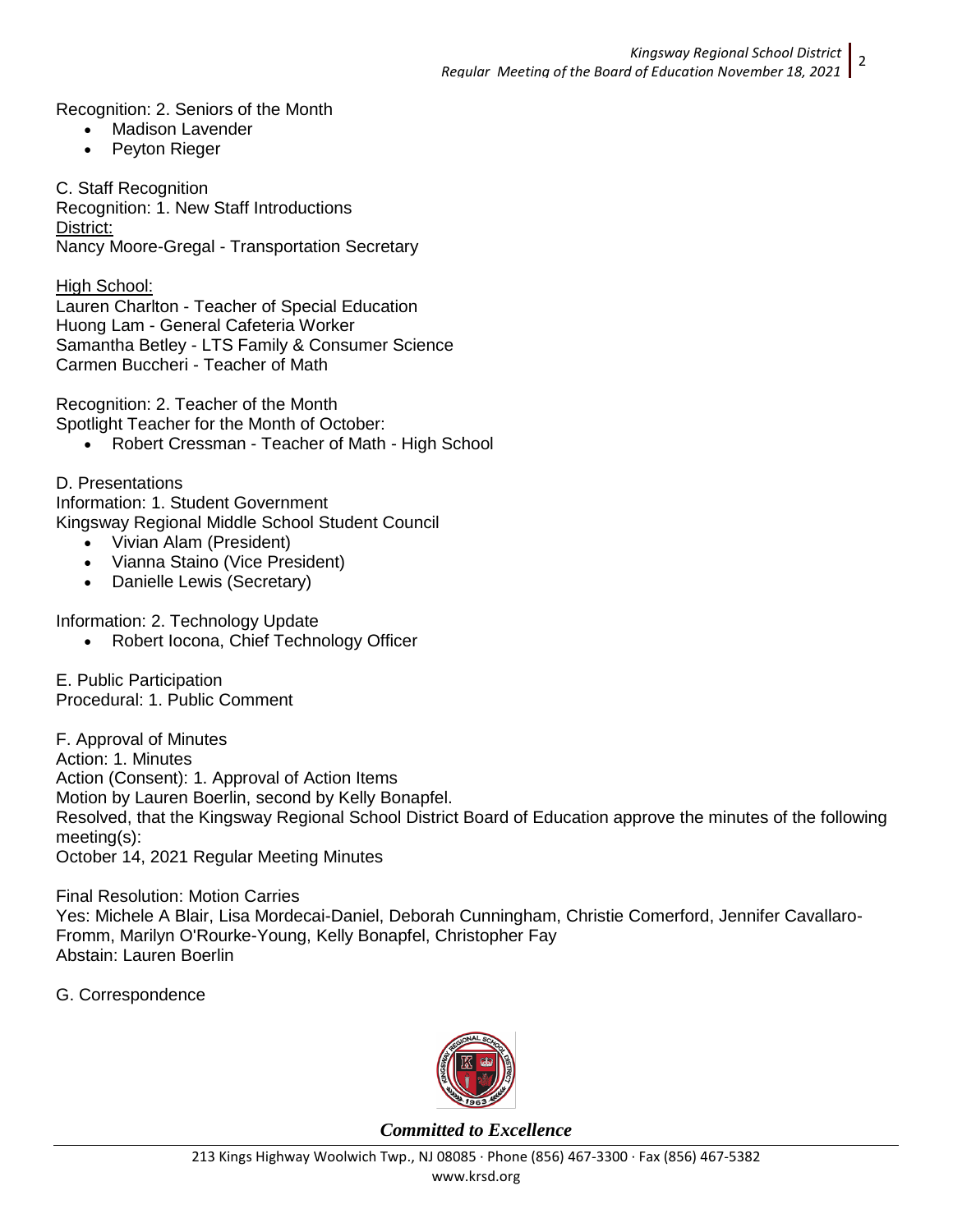Information: 1. Thank You Letter to Dragon Run

Information: 2. Thank You Letter from classes 1983 through 1987

H. Approval of Action Items

Action (Consent): 1. Approval of Action Items

Motion by Lauren Boerlin, second by Deborah Cunningham.

BE IT RESOLVED, that the Kingsway Regional School District Board of Education approve I1-I7, J1-J14, K1- K2, and L2-L10 as follows:

#### I. Personnel

Action (Consent): 1. Resignations, Retirements and Terminations

BE IT RESOLVED, that the Kingsway Regional School District Board of Education approve the resignation, retirements and terminations, as recommended by the Superintendent of Schools:

| Name                   | Position                          | Location           | Reason             | <b>Effective Date</b> |
|------------------------|-----------------------------------|--------------------|--------------------|-----------------------|
| George Scutt           | <b>Mechanics Helper</b>           | <b>District</b>    | Amended Retirement | 07/01/2022            |
|                        |                                   |                    | Date               |                       |
| Zachery Bates          | Paraprofessional                  | <b>High School</b> | Resignation        | 11/16/2021            |
| Mallory Ilves          | <b>Special Education Teacher</b>  | High School        | Resignation        | 12/31/2021            |
| Cassie Tomczak         | Math Teacher                      | High School        | Resignation        | 01/01/2022            |
| Dorothy Banenas        | <b>General Worker - Cafe</b>      | <b>District</b>    | Resignation        | 11/19/2021            |
| <b>Antwine Perez</b>   | <b>Adjunct Winter Track Coach</b> | High School        | Resignation        | 11/18/2021            |
| Michelle Behringer     | <b>I&amp;RS Advisor</b>           | <b>High School</b> | Resignation        | 11/18/2021            |
| <b>Antoinette Hawk</b> | General Worker- Cafeteria         | <b>District</b>    | Resignation        | 11/12/2021            |
| Renee Bell             | General Worker- Cafeteria         | <b>District</b>    | Resignation        | 11/30/2021            |
| Laura Fiorentino       | <b>Writers Block Advisor</b>      | High School        | Resignation        | 11/18/2021            |
| <b>Katherine Bond</b>  | <b>ELA Teacher</b>                | <b>High School</b> | Resignation        | 01/10/2022            |

#### Action (Consent): 2. Appointments and Reappointments

BE IT RESOLVED, that the Kingsway Regional School District Board of Education approve the appointment(s) of the following staff member(s), as recommended by the Superintendent of Schools, contingent upon criminal history review clearance and issuance of appropriate certification(s) where applicable:

All certified personnel are approved for Home Instruction as needed basis.

| Name                   | <b>Position</b>            | Location        | Reason      | Compensation | Effective   |
|------------------------|----------------------------|-----------------|-------------|--------------|-------------|
|                        |                            |                 |             |              | Date        |
| Jennifer               | General Worker - Cafeteria | <b>District</b> | Appointment | \$14.56/hr   | 11/22/2021- |
| Vincent                |                            |                 |             |              | 06/30/2022  |
| <b>David Parks</b>     | Custodian                  | <b>District</b> | Appointment | \$34,315     | 11/22/2021- |
|                        |                            |                 |             |              | 06/30/2022  |
| <b>Chris Purviance</b> | <b>Bus Driver</b>          | <b>District</b> | Appointment | \$25.75/hr   | 11/29/2021- |
|                        |                            |                 |             |              | 06/30/2022  |
| <b>Charles Drew</b>    | <b>School Bus Aide</b>     | <b>District</b> | Appointment | \$20.99/hr   | 11/15/2021- |
|                        |                            |                 |             |              | 06/30/2022  |
| Isabella Knapp         | <b>Special Education</b>   | Middle          | Appointment | BA+15/2,     | 1/17/2022-  |
|                        | Teacher                    | School          |             | \$54,499     | 06/30/2022  |

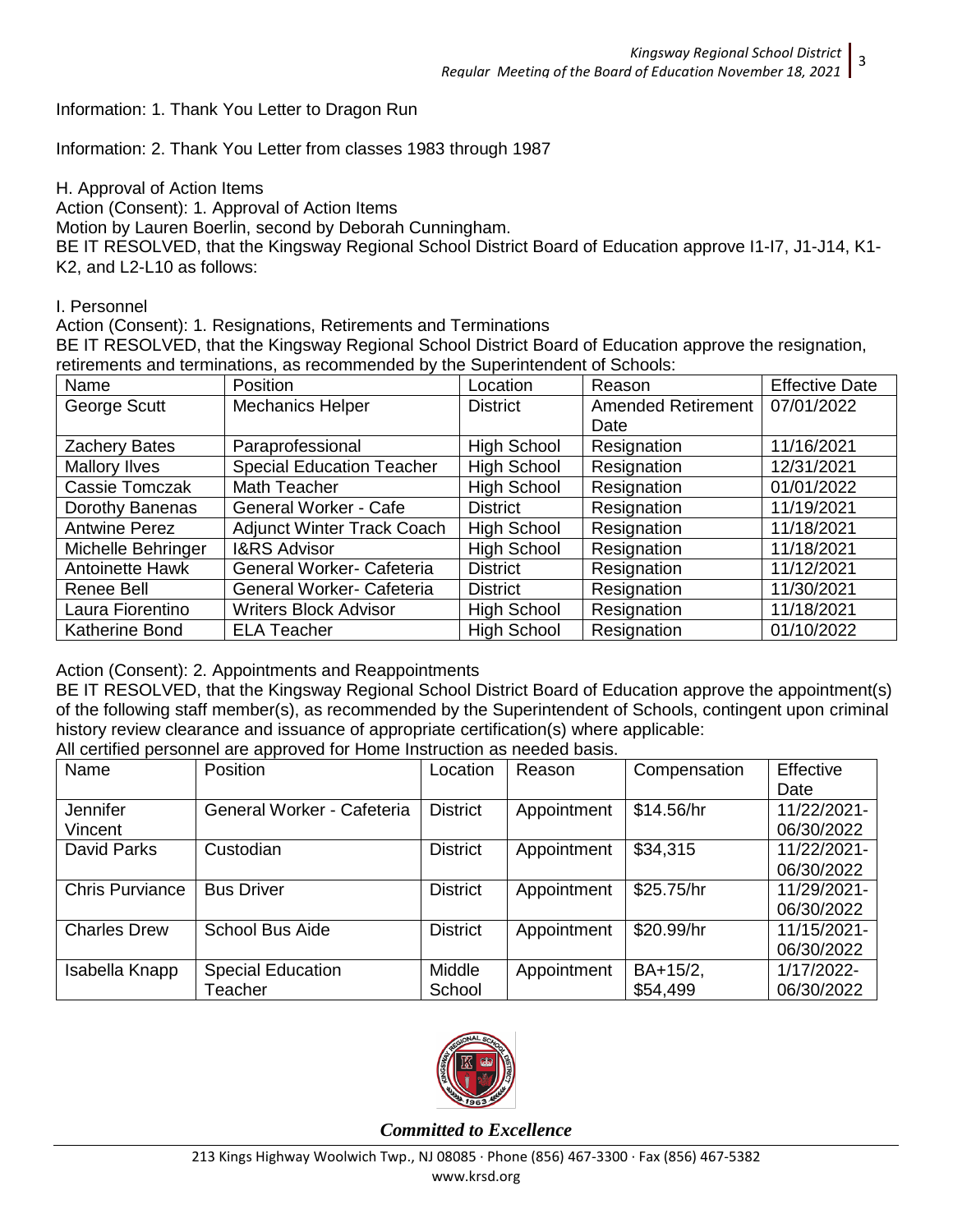| Name                  | <b>Position</b>                  | Location        | Reason      | Compensation       | Effective   |
|-----------------------|----------------------------------|-----------------|-------------|--------------------|-------------|
|                       |                                  |                 |             |                    | Date        |
| <b>Anthony Curcio</b> | <b>Special Education Teacher</b> | High            | Appointment | MA/11, \$74,551    | 12/02/2021- |
|                       |                                  | School          |             |                    | 06/30/2022  |
| Madeline              | <b>General Worker -</b>          | <b>District</b> | Appointment | Step/3, \$15.56/hr | 12/13/2021- |
| <b>Psihalinos</b>     | Cafeteria                        |                 |             |                    | 06/30/2022  |
| <b>Tamara Little</b>  | <b>LTS General Worker -</b>      | <b>District</b> | Appointment | Step 5/\$18.12     | 11/08/2021- |
|                       | Cafeteria                        |                 |             |                    | 11/17/2021  |
| Alex Saavedra         | <b>Team Scholastics Tutor</b>    | High            | Appointment | \$14/hr            | 11/22/2021- |
|                       |                                  | School          |             |                    | 06/30/2022  |
| Laurie Burkett        | Paraprofessional                 | High            | Appointment | Step 1/\$22,408    | 12/20/2021- |
|                       |                                  | School          |             |                    | 06/30/2022  |

Action (Consent): 3. Change of Status (Name change, rescind position, corrections, transfers, guide movement)

Resolved that the Kingsway Regional School District Board of Education approve the changes in status, as recommended by the Superintendent of Schools:

| Name                     | Position                            | Location              | Reason                                                       | Compensation                 | Effective<br>Date         |
|--------------------------|-------------------------------------|-----------------------|--------------------------------------------------------------|------------------------------|---------------------------|
| Allison<br>Shelley       | <b>Special Education</b><br>Teacher | High<br>School        | Step/Level Move                                              | MA/8+30;<br>\$67,853         | 09/01/2021-<br>06/30/2022 |
| <b>Charles Drew</b>      | <b>Bus Aide</b>                     | <b>District</b>       | Transfer from position of<br><b>Bus Driver to Bus Aide</b>   | <b>Step</b><br>12/\$20.99/hr | 11/15/2021-<br>06/30/2022 |
| <b>Mairin</b><br>Schramm | <b>School Counselor</b>             | High<br>School        | Step/Level Move                                              | MA/7 \$64,251;<br>(Prorated) | 12/01/2021-<br>06/30/2022 |
| <b>John</b><br>Cappolina | <b>School Counselor</b>             | <b>High</b><br>School | Step/Level Move                                              | MA/9 \$69,351;<br>(Prorated) | 12/01/2021-<br>06/30/2022 |
| Steven R<br>Hildebrand   | Health & PE<br>Department Chair     | Middle<br>School      | Leave of Absence from<br><b>Department Chair</b><br>position | \$1228<br>(prorated)         | 11/8/2021-<br>1/28/2022   |

Action (Consent): 4. Employment - Schedule "B", Staff Workers, Unpaid Volunteers

BE IT RESOLVED, that the Kingsway Regional School District Board of Education approve the Schedule "B" appointments, event staff workers and unpaid volunteers, as recommended by the Superintendent of Schools:

| Name            | Position                         | Location           | Reason      | Compensation | Effective   |
|-----------------|----------------------------------|--------------------|-------------|--------------|-------------|
|                 |                                  |                    |             |              | Dates       |
| Amanda Silvesti | <b>Assistant Girls Wrestling</b> | <b>High School</b> | Appointment | \$4,911      | 11/29/2021- |
|                 | Coach                            |                    |             |              | 06/30/2022  |
| Kyra Beke       | <b>Fall Dance Coach</b>          | <b>High School</b> | Appointment | \$2,104      | 08/16/2021- |
|                 |                                  |                    |             |              | 06/30/2022  |
| Kyra Beke       | <b>Winter Dance Coach</b>        | <b>High School</b> | Appointment | \$2,104      | 12/1/2021-  |
|                 |                                  |                    |             |              | 06/30/2022  |

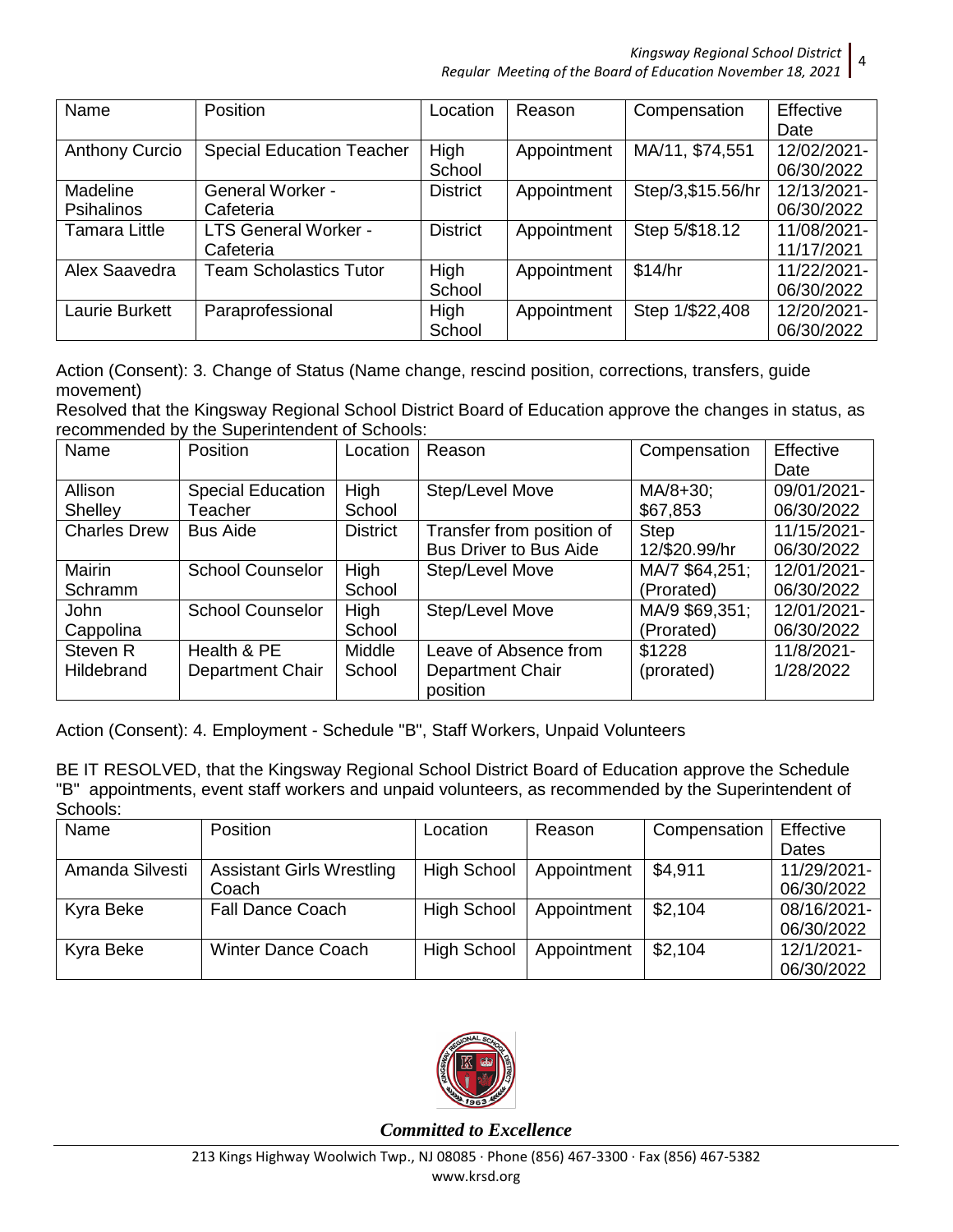| Name                 | Position                     | Location           | Reason      | Compensation | Effective   |
|----------------------|------------------------------|--------------------|-------------|--------------|-------------|
|                      |                              |                    |             |              | Dates       |
| Michael              | Circle of Friends Advisor    | <b>High School</b> | Appointment | \$1001       | 11/18/2021- |
| <b>DiFrancesco</b>   |                              |                    |             |              | 06/30/2022  |
| Wendi Young          | <b>After School Homework</b> | <b>High School</b> | Appointment | \$28.87/hr   | 11/22/2021- |
|                      | Proctor                      |                    |             |              | 06/30/2022  |
| Victoria             | <b>After School Retake</b>   | High               | Appointment | \$28.87/hr   | 11/22/2021- |
| Saponara             | Monitor                      | School             |             |              | 06/30/2022  |
| <b>Tiasia Tatum</b>  | <b>Adjunct Assist. Girls</b> | High               | Appointment | \$4,911      | 11/29/2021- |
|                      | <b>Basketball Coach</b>      | School             |             |              | 06/30/2022  |
| Anthony              | <b>Assist. Winter Track</b>  | <b>High School</b> | Appointment | \$4,020      | 11/29/2021- |
| Pezzimenti           | Coach                        |                    |             |              | 06/30/2022  |
| Sara                 | Interim PE Department        | Middle             | Appointment | \$594        | 11/08/2021- |
| <b>DiBenedetto</b>   | Chair                        | School             |             | (prorated)   | 01/31/2022  |
| Christine            | <b>I&amp;RS Advisory</b>     | <b>High School</b> | Appointment | \$38.15/hr   | 11/18/2021- |
| Bedisky              |                              |                    |             |              | 06/30/2022  |
| <b>Brian Whirlow</b> | <b>Volunteer Basketball</b>  | Middle             | Appointment | \$0          | 11/18/2021- |
|                      | Coach                        | School             |             |              | 06/30/2022  |
| Michael Orth         | <b>Volunteer Basketball</b>  | <b>High School</b> | Appointment | \$0          | 11/18/2021- |
|                      | Coach                        |                    |             |              | 06/30/2022  |
| <b>Nick Fiocco</b>   | 11th Grade Class             | <b>High School</b> | Appointment | \$1380       | 01/01/2021- |
|                      | Advisor                      |                    |             | (prorated)   | 06/30/2021  |
| Connie Erikson       | <b>Writers Block</b>         | <b>High School</b> | Appointment | \$1001       | 09/01/2021- |
|                      |                              |                    |             |              | 06/30/2022  |

Action (Consent): 5. Leaves of Absence

Resolved that the Kingsway Regional School District Board of Education approve the leaves of absence(s), as recommended by the Superintendent of Schools:

| Name                    | Position         | Location           | Reason                                                                                   | Effective<br>Date         |
|-------------------------|------------------|--------------------|------------------------------------------------------------------------------------------|---------------------------|
| <b>Tiffany Scurry</b>   | Social Worker    | Middle School      | FMLA; Intermittent utilizing<br>personal days as needed                                  | 10/15/2021-<br>06/30/2022 |
| Nicholas Piccone        | Paraprofessional | Middle School      | FMLA; utilizing 24 sick days                                                             | 10/25/2021-<br>12/6/2021  |
| Steven R.<br>Hildebrand | Teacher          | Middle School      | <b>FMLA/NJ Family Leave;</b><br>Unpaid                                                   | 11/8/2021-<br>1/28/2022   |
| <b>Ryan Stickel</b>     | Teacher          | Middle School      | FMLA/NJ Family Leave;<br>Utilizing 24 sick days, 3<br>personal days, remainder<br>unpaid | 1/3/2022-<br>5/6/2022     |
| <b>Michael Coller</b>   | Teacher          | <b>High School</b> | FMLA; utilizing 2 sick days                                                              | 10/28/2021-<br>11/8/2021  |
| Patricia Campbell       | Paraprofessional | <b>High School</b> | FMLA; utilizing 35 sick days<br>and 1 personal day,<br>remaining days unpaid             | 10/08/2021-<br>06/20/2022 |

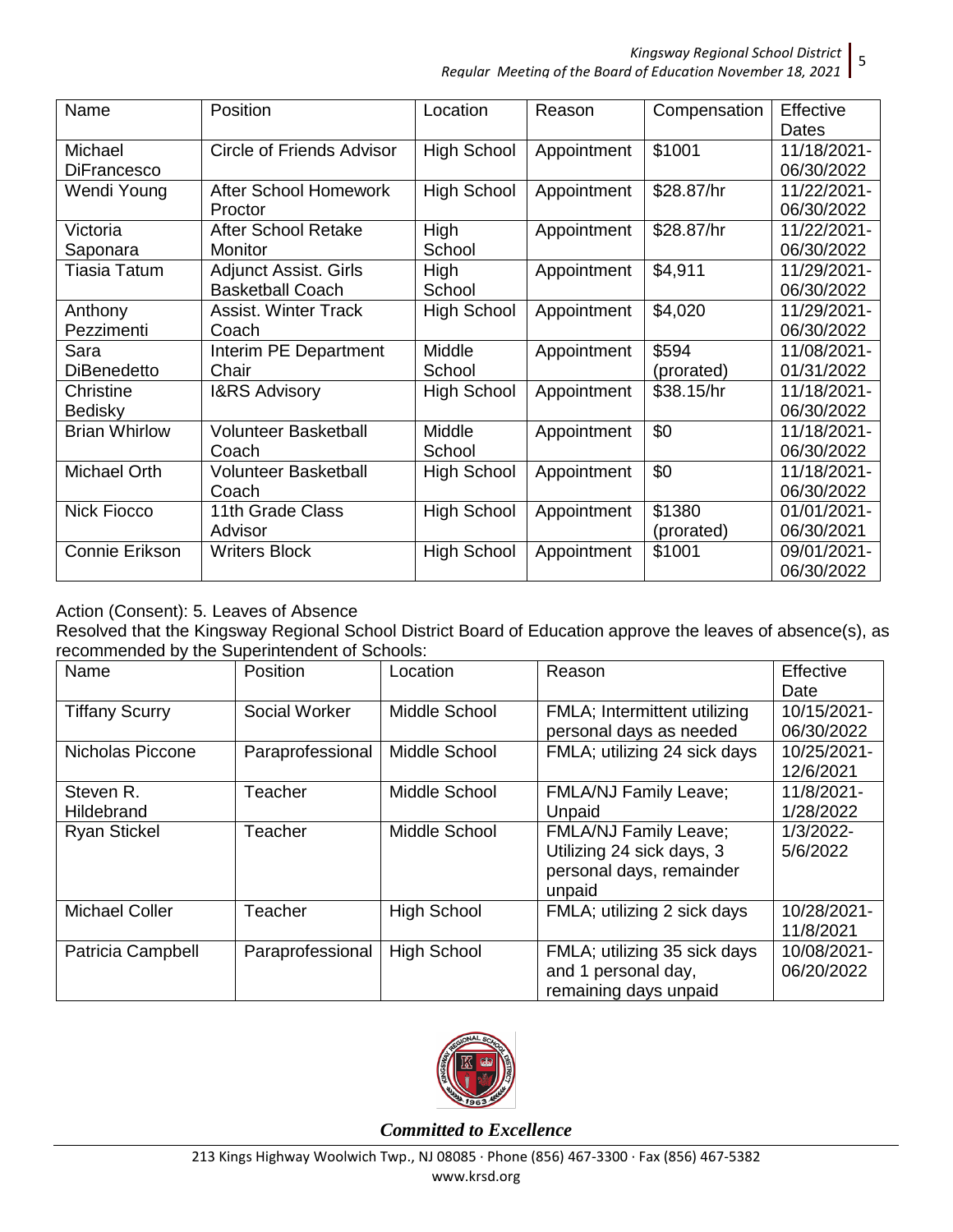| Name                 | <b>Position</b> | Location        | Reason                       | Effective   |
|----------------------|-----------------|-----------------|------------------------------|-------------|
|                      |                 |                 |                              | Date        |
| Michele Orr          | Геасһег         | Middle School   | <b>FMLA/NJ Family Leave;</b> | 11/08/2021- |
|                      |                 |                 | Utilizing 3 personal days    | TBD         |
|                      |                 |                 | and remaining days unpaid    |             |
| <b>Brett Fereday</b> | Custodian       | <b>District</b> | FMLA; Utilizing 9 sick days  | 10/25/2021- |
|                      |                 |                 |                              | 11/08/2021  |

Action (Consent): 6. Professional Learning Workshop Presenters

Resolved that the Kingsway Regional School District Board of Education approve the Professional Learning Workshop presenters, as recommended by the Superintendent of Schools:

| Name          | <b>Position</b>        | Location        | Reason               | Compensation | Effective date        |
|---------------|------------------------|-----------------|----------------------|--------------|-----------------------|
| Elizabeth     | <b>Inclusion Coach</b> | <b>District</b> | <b>PLW Presenter</b> | \$0          | 09/01/2021-06/30/2022 |
| Parambath     |                        |                 |                      |              |                       |
| Dana          | Sp. Edu                | High            | <b>PLW Presenter</b> | \$38.15/hr   | 09/01/2021-06/30/2022 |
| Gaetano       | <b>Teacher</b>         | School          |                      |              |                       |
| <b>Nicole</b> | <b>Inclusion Coach</b> | <b>District</b> | <b>PLW Presenter</b> | \$0          | 09/01/2021-06/30/2022 |
| Cammarota     |                        |                 |                      |              |                       |
| Mary Neyer    | Instructional          | <b>District</b> | <b>PLW Presenter</b> | \$0          | 09/01/2021-06/30/2022 |
|               | <b>Tech Coach</b>      |                 |                      |              |                       |
| Ashley        | Instructional          | <b>District</b> | <b>PLW Presenter</b> | \$0          | 09/01/2021-06/30/2022 |
| Hungerford    | <b>Tech Coach</b>      |                 |                      |              |                       |

Action (Consent): 7. Practicums, Student Teaching, Visitations, Internships

BE IT RESOLVED, that the Kingsway Regional School District Board of Education approve the Practicum, Student Teachers, Visitation and Internships, as recommended by the Superintendent of Schools:

| <b>Student</b> | Institution       | Reason                   | Cooperating         | Dates of         | Grade       | Subject                  |
|----------------|-------------------|--------------------------|---------------------|------------------|-------------|--------------------------|
| Name           |                   |                          | teacher             | Placement        |             |                          |
| Catie          | Rowan             | <b>Athletic Training</b> | <b>Rob</b>          | 1/10/2022-       | MS/HS       | Athletic training        |
| Koenig         | university        | Internship               | Baerman             | 5/10/2022        |             |                          |
| Carly          | Rowan             | <b>Athletic Training</b> | Rob                 | 1/10/2022-       | MS/HS       | Athletic training        |
| Czifra         | university        | Internship               | Baerman             | 5/10/2022        |             |                          |
| Farid          | Wilmington        | Administrative           | <b>Melvin Allen</b> | January 2022-    | <b>KRHS</b> | <b>School Leadership</b> |
| Syed           | <b>University</b> | Internship               |                     | <b>June 2022</b> |             | & Administration         |
| Gabrielle      | <b>TCNJ</b>       | <b>Student</b>           | Laura               | $1/24/2022 -$    | $11 - 12$   | <b>Mathematics</b>       |
| Glavin         |                   | Teaching                 | Reynolds            | 5/6/2022         |             |                          |

J. Finance

Action (Consent): 1. Budget Line Item Transfers

Resolved that the Kingsway Regional School District Board of Education ratify the line item transfers listed below for the 2020-2021 fiscal year as recommended by the Superintendent of Schools:

| <u>NUIVILIUI LULU LULU LUL LIIUUUL TUULUU UUUIIIIIUIIUUU NT TIIV UUNUIIIIIUIIIUUI UUIIUUIU.</u> |                           |         |                        |  |  |  |  |
|-------------------------------------------------------------------------------------------------|---------------------------|---------|------------------------|--|--|--|--|
| To Account                                                                                      | From Account              | Amount  | Justification          |  |  |  |  |
| 11-000-263-610-10-054                                                                           | 11-000-291-260-70-057     | \$5000  | Grass Seed Order       |  |  |  |  |
| 11-000-263-610-20-054                                                                           | 11-000-291-260-70-057     | \$15000 |                        |  |  |  |  |
| 11-402-100-600-10-061-060                                                                       | 11-402-100-600-20-061-050 | \$584   | Middle School Uniforms |  |  |  |  |

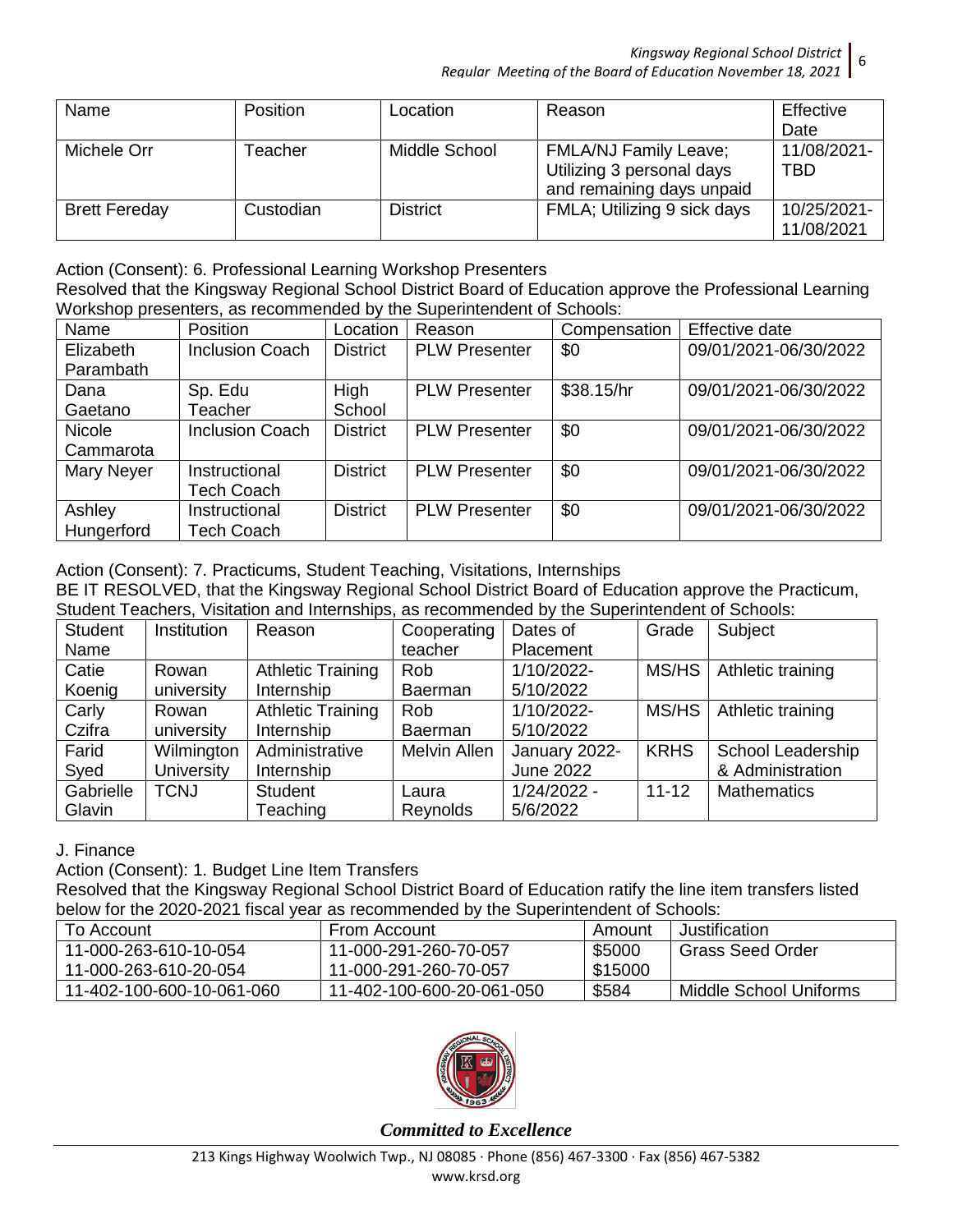| 11-402-100-600-10-062-060 | 11-402-100-600-20-062-050 | \$584  |                            |
|---------------------------|---------------------------|--------|----------------------------|
| 11-402-100-600-10-064-060 | 11-402-100-600-20-064-050 | \$2400 |                            |
| 11-402-100-600-10-065-060 | 11-402-100-600-20-065-050 | \$2400 |                            |
| 11-402-100-600-10-067-060 | 11-402-100-600-20-067-050 | \$1900 |                            |
| 11-402-100-600-10-072-060 | 11-402-100-600-20-072-050 | \$1800 |                            |
| 11-402-100-600-10-073-060 | 11-402-100-600-20-073-050 | \$1800 |                            |
| 11-402-100-600-10-078-060 | 11-402-100-600-20-078-050 | \$1500 |                            |
| 11-402-100-600-10-079-050 | 11-402-100-600-20-079-050 | \$1500 |                            |
| 11-000-218-320-20-043     | 11-000-291-260-70-057     | \$900  | <b>Counseling Services</b> |

#### Action (Consent): 2. Board Secretary's Certification

Pursuant to N.J.A.C. 6:23-22.12(c)3, the Board Secretary hereby certifies that as of October 31, 2021 the total of encumbrances and expenditures for each line item account do not exceed the line item appropriation established by the Board of Education.

Action (Consent): 3. Receipt and Acceptance of Board Secretary's Monthly Report Resolved that the Kingsway Regional School District Board of Education accept as filed the Business Administrator/Board Secretary's financial report as of August 31, 2021, and;

Be it further resolved that pursuant to N.J.A.C 6A:23-2.11(c)4 no major account or fund has been over expended as of August 31, 2021 based upon the Board Secretary's certification and that sufficient funds are available to meet the district's financial obligations for the remainder of the fiscal year.

Action (Consent): 4. Receipt and Acceptance of Student Activity and Athletic Account Financial Reports Resolved that the Kingsway Regional School District Board of Education accept as filed the Kingsway Regional Middle School Student Activities financial report for the period ending October 31, 2021.

Resolved that the Kingsway Regional School District Board of Education accept as filed the Kingsway Regional High School Student Activities financial report for the period ending October 31, 2021.

Resolved that the Kingsway Regional School District Board of Education accept as filed the Kingsway Regional School District Athletic Account financial report for the period ending October 31, 2021.

Action (Consent): 5. Payment of Claims

Resolved that the Kingsway Regional School District Board of Education certified the list of claims as set forth on the bill list dated 10/13/2021 for goods received and services rendered by approved for payment in the amount of \$19,629.89.

Resolved that the Kingsway Regional School District Board of Education certified list of claims as set forth on the bill list dated 10/28/2021 for goods received and services rendered by approved for payment in the amount of \$75,314.13.

Resolved that the Kingsway Regional School District Board of Education certified list of claims as set forth on the bill list dated 10/29/2021 for goods received and services rendered by approved for payment in the amount of \$3,835.02



*Committed to Excellence*

7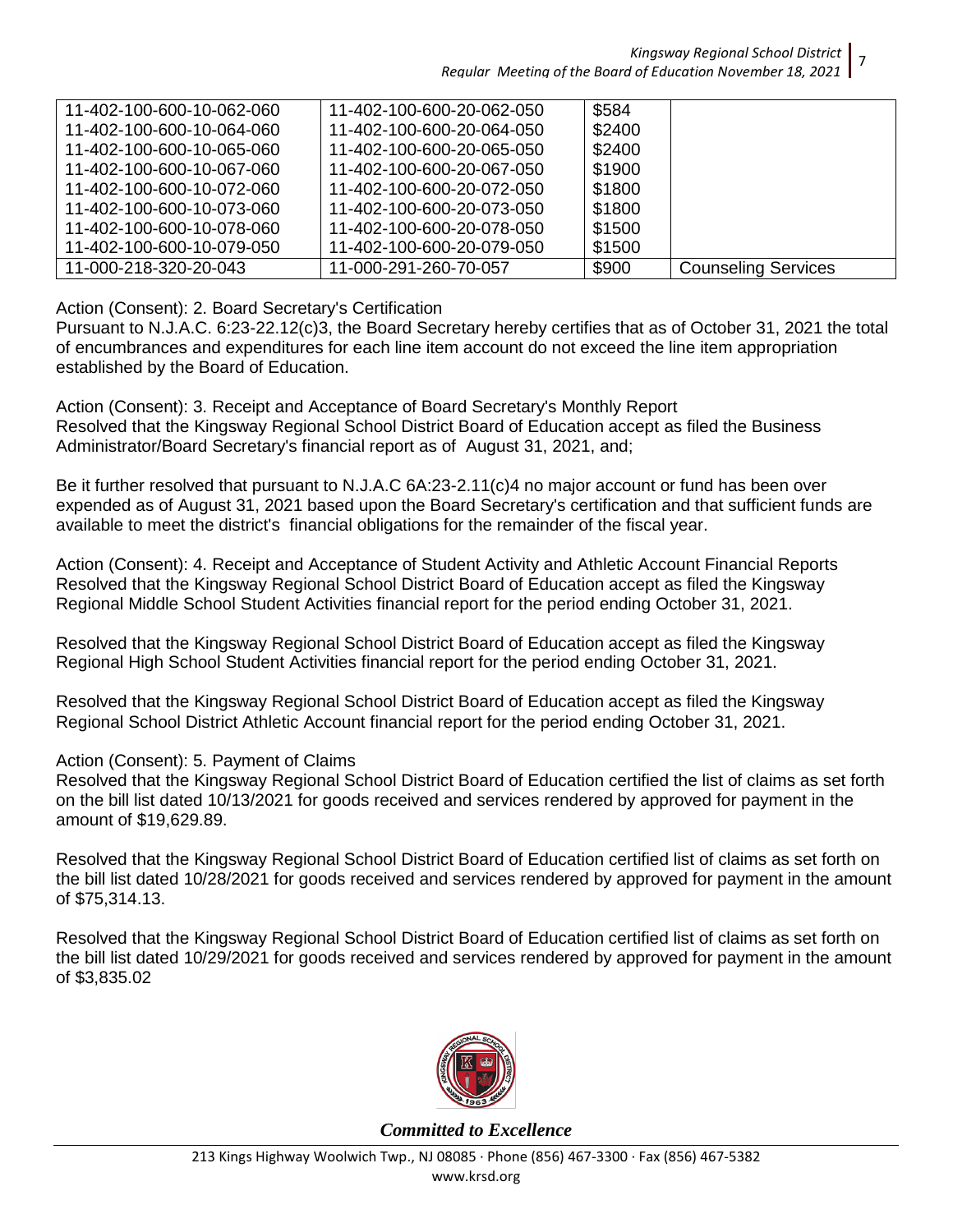Resolved that the Kingsway Regional School District Board of Education certified list of claims as set forth on the bill list dated 11/17/2021 for goods received and services rendered by approved for payment in the amount of \$1,709,089.95.

Action (Consent): 6. Professional Services Contract Award - Porzio, Bromberg & Newman, P.C. BE IT RESOLVED, that the Kingsway Regional School District Board of Education appoint the law firm of Porzio, Bromberg & Newman, P.C. as Special Counsel, to represent the Board on all legal matters as requested, specifically the facilitation of a Comprehensive Feasibility Study into the regionalization of the Kingsway Regional School District and its constituent elementary school districts. The district shall pay to the firm an amount not to exceed \$74,000 for the production of the feasibility study, inclusive of all legal fees. Additional legal fees shall be charged at a rate of \$385 per hour for senior attorneys, \$270 per hour for all associate attorneys, and \$155 per hour for paralegals. The agreement will run from November 19, 2021 through June 30, 2022.

Action (Consent): 7. National Cooperative Contract Award - Hanover Research BE IT RESOLVED, that the Kingsway Regional School District Board of Education award a contract to Hanover Research Group under the 1 Government Procurement Alliance National Cooperative Purchasing Agreement. The term of contract will run from November 19, 2021 through June 30, 2022 at a rate not to exceed \$110,000.

Action (Consent): 8. National Cooperative Purchasing Agreement - UKG/Kronos BE IT RESOLVED, that the Kingsway Regional School District Board of Education award a contract to UKG/Kronos under the OMNIA Partners National Cooperative Purchasing Agreement for the provision of Payroll and Personnel software management services. The term of contract will retroactive from August 1, 2021 through June 30, 2022

Action (Consent): 9. Amended Authority to Transfer Excess Surplus to Capital Reserve WHEREAS, N.J.S.A. 18A:7G-31 and 18A:7F-41 permit a Board of Education to establish and/or deposit into certain reserve accounts at year-end, and;

WHEREAS, the aforementioned statutes authorize procedures, under the authority of the Commissioner of Education, which permit a Board of Education to transfer unanticipated excess current revenue or unexpended appropriations into reserve accounts during the month of June by Board resolution, and;

WHEREAS, the Kingsway Regional School District Board of Education wishes to amend its resolution dated June 22, 2021 to allow an additional transfer of unanticipated excess current year revenue or unexpended appropriations from the general fund into its capital reserve account at year end;

NOW THEREFORE BE IT RESOLVED, that the Kingsway Regional School District Board of Education authorize the School Business Administrator to make a transfer that does not exceed \$3,000,000 to its capital reserve account consistent with all applicable statutes, policies and regulations.

## Action (Consent): 10. Other Capital Projects

BE IT RESOLVED, that the Kingsway Regional School District Board of Education authorizes Garrison Architects to prepare and submit NJDOE Other Capital Project applications for the following: Student Wellness/HyFlex Learning Lab, Additional Administrative Offices, HVAC, and HS Science Lab Addition. The

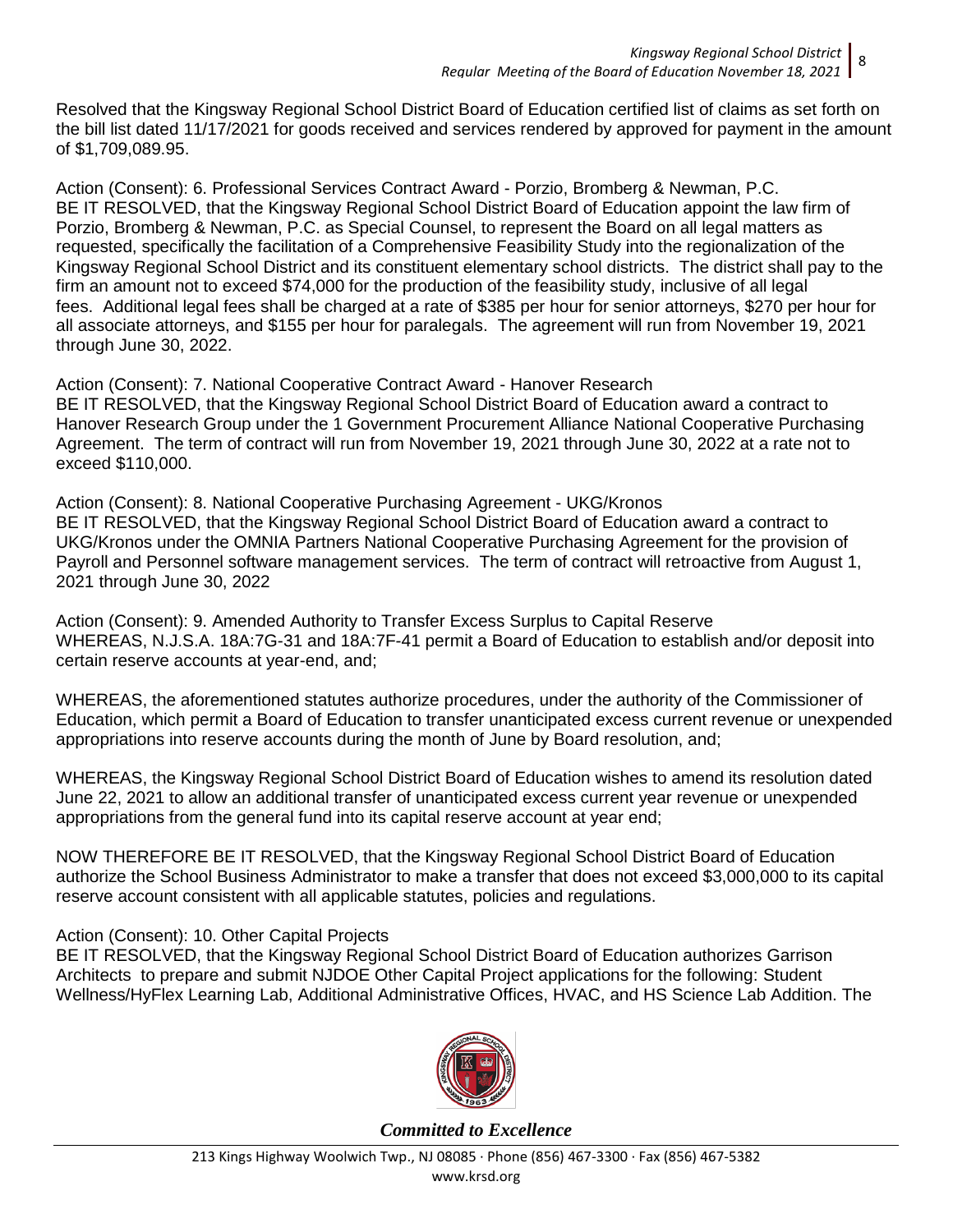district acknowledges that it will receive no state aid for these projects. The district further authorizes Garrison Architects to prepare and submit a major LRFP amendment to include these projects.

## Action (Consent): 11. Comprehensive Maintenance Plan

BE IT RESOLVED, that the Kingsway Regional School District Board of Education authorize the submission of the District's 2022-23 Comprehensive Maintenance Plan (CMP), which contains required maintenance activities that are reasonable to keep the school facilities open and safe for use in their original condition and maintain the validity of their warranties in accordance with N.J.A.C. 6A:26A-3.1.

#### Action (Consent): 12. Transportation Bid Award 22-007

BE IT RESOLVED, that the Kingsway Regional School District Board of Education award To-From Transportation Routes to BR Williams as follows:

| <b>Route Number</b> | <b>Route Cost</b> | Aid Cost | <b>Tier Cost</b> |
|---------------------|-------------------|----------|------------------|
| <b>KRSD 010</b>     | \$234.00          | N/A      | \$546.00         |
| EG 08               | \$312.00          |          |                  |
| <b>KRSD 015</b>     | \$234.00          | N/A      | \$546.00         |
| EG04                | \$312.00          |          |                  |
| <b>KRSD 203</b>     | \$234.00          | \$35.00  | \$669.00         |
| EG <sub>S1</sub>    | \$350.00          | \$50.00  |                  |

## Action (Consent): 13. Transportation Jointure

BE IT RESOLVED, that the Kingsway Regional School District Board of Education approve the following transportation jointure with Logan Township School District for the 2021-2022 School Year:

| Route #/Description                                         | Cost of Route          |
|-------------------------------------------------------------|------------------------|
| S-AM/PM Salem Mid-Day AM/PM Regular                         | \$18,436.50 annually   |
| SOKCAM Salem Open/Kingsway Closed AM                        | \$76.95 Per Day        |
| SOKCPM Salem Open/Kingsway Closed PM                        | \$85.50 Per Day        |
| KOSCAM Kingsway Open/Salem Closed AM                        | \$71.25 Per Day        |
| KOSCPM Kingsway Open/Salem Closed PM                        | \$42.75 Per Day        |
| MISC Misc Home/School, School/Home, School/School as needed | \$28.50 per occurrence |

## Action (Consent): 14. Pool Lease

BE IT RESOLVED, that the Kingsway Regional School District Board of Education approve a lease agreement with Gloucester County Vocational-Technical School District for pool use for high school swimming and diving practices and meets for the 2021-2022 season at a cost of \$7,615.00.

#### K. Curriculum & Instruction

Action (Consent): 1. Professional Development - Staff Attendance at Trainings, Seminars, Conventions, and **Conferences** 

Resolved that the Kingsway Regional School District Board of Education approve the staff attendance at trainings, seminars, conventions, and conferences be approved, as recommended by the Superintendent of Schools:

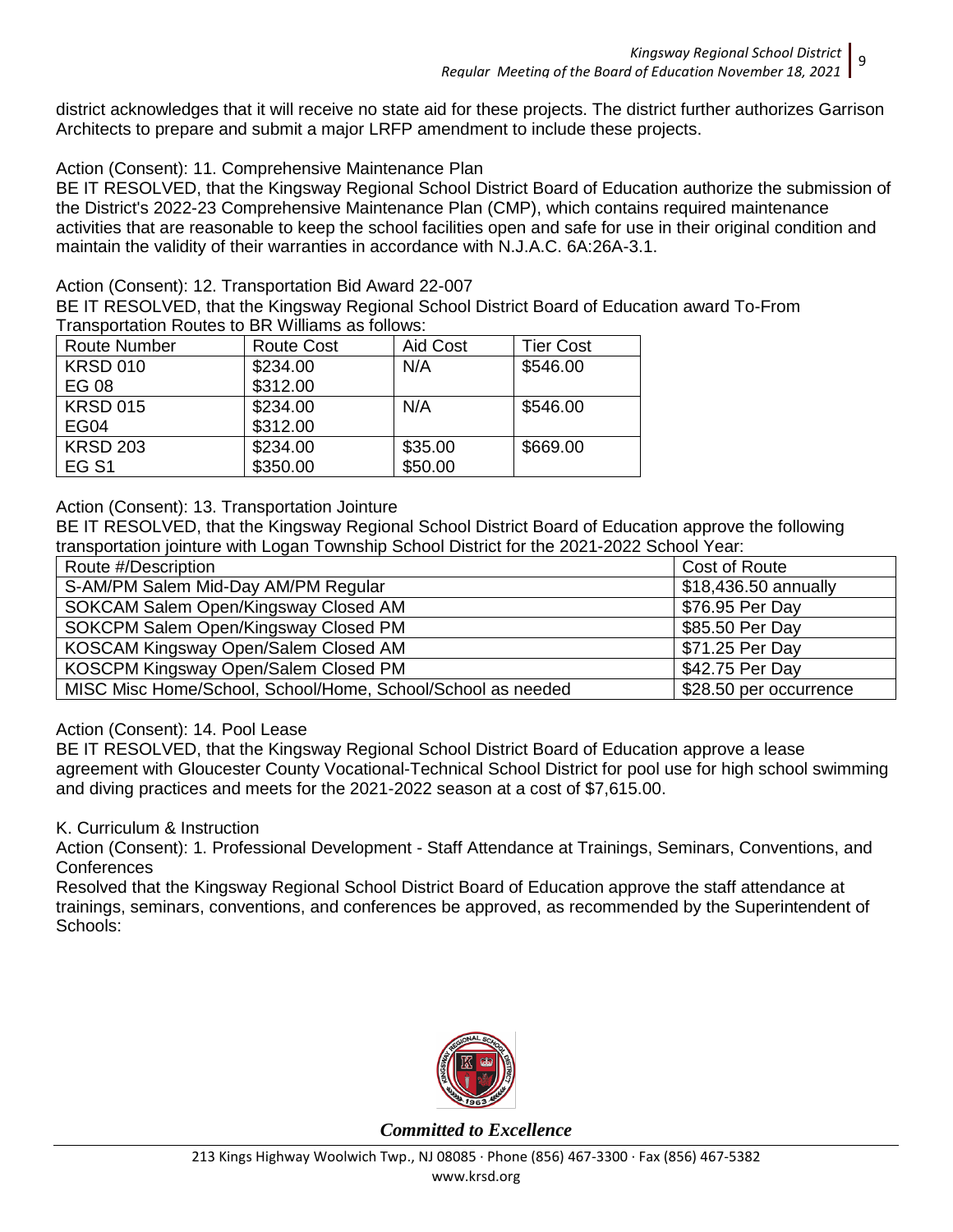*Kingsway Regional School District* 10

*Regular Meeting of the Board of Education November 18, 2021*

| Title of Program                                                                                                                       | Location                   | Date(s)                                                      | <b>Attendees</b>           | <b>Educational Purpose</b>                                                                                                                                                                | Cost to<br><b>District</b> |
|----------------------------------------------------------------------------------------------------------------------------------------|----------------------------|--------------------------------------------------------------|----------------------------|-------------------------------------------------------------------------------------------------------------------------------------------------------------------------------------------|----------------------------|
| <b>ASAP NJ</b><br>Association:<br>Southern Region<br>Meeting                                                                           | Sicklerville,<br><b>NJ</b> | 11/15/2021<br>(ratify &<br>affirm)<br>1/21/2022<br>3/14/2022 | Fallon<br>Corcoran         | To network with fellow members<br>of the association & local<br>community to discuss best<br>practices, current trends, and<br>resources                                                  | \$0                        |
| Legal One HIB<br>Law Update                                                                                                            | Virtual                    | 11/30/2021                                                   | Tiffany<br>Scurry          | To have a better understanding<br>of how to prevent, identify, and<br>address HIB                                                                                                         | \$150                      |
| New Jersey<br>Association of<br><b>School Librarians</b>                                                                               | Atlantic<br>City, NJ       | 12/6/2021                                                    | Kathleen<br><b>Bially</b>  | To network with other school<br>librarians & vendors, attend<br>presentations by keynote                                                                                                  | \$200                      |
| (NJASL)<br>Conference                                                                                                                  |                            |                                                              | Colleen<br>Fitzpatrick     | speakers & authors, and learn<br>more about equitable access to<br>diverse and inclusive material                                                                                         | \$160                      |
|                                                                                                                                        |                            |                                                              | Heather<br>Connor          |                                                                                                                                                                                           | \$200                      |
| <b>BER Innovative,</b><br>New Activities for<br><b>Strengthening Your</b><br>Physical<br><b>Education Program</b><br>(Grades $K - 8$ ) | Cherry Hill,<br><b>NJ</b>  | 12/16/2021                                                   | Sara<br><b>DiBenedetto</b> | To learn and apply valuable,<br>innovative, & new activities to<br>enhance pedagogy and improve<br>student learning experiences &<br>engagement                                           | \$279                      |
| <b>School Counselor</b><br><b>Appreciation Day</b>                                                                                     | Newark,<br><b>NJ</b>       | 12/17/2021                                                   | Vivian<br>Cassidy          | To learn more information & gain<br>resources regarding the                                                                                                                               | \$67.20                    |
| at NJIT                                                                                                                                |                            |                                                              | Mairin<br>Schramm          | admissions process, financial<br>aid, and student life on campus                                                                                                                          | \$0                        |
| The University of<br>Tampa High<br><b>School Counselor</b><br>Fly-In Event                                                             | Tampa, FL                  | 2/14/2022                                                    | Apryl<br>Palazzo           | To learn more about the<br>admissions and financial aid<br>process from the university level<br>to determine if the University of<br>Tampa is a good fit for current &<br>future students | \$0                        |

Action (Consent): 2. Professional Learning Workshops Resolved that the Kingsway Regional School District Board of Education approve the Professional Learning Workshops be approved, as recommended by the Superintendent of Schools:

| Title of  | Location  | Date(s)      | Facilitator  | Description                               | Cost to         |
|-----------|-----------|--------------|--------------|-------------------------------------------|-----------------|
| Workshop  |           |              |              |                                           | <b>District</b> |
| Schoology | <b>HS</b> | 11/11/2021   | Ashley       | Schoology and PowerSchool talk, but       | \$0             |
| Sync Work | Room      | (ratify $\&$ | Hungerford   | PowerSchool may not always listen. Learn  |                 |
| Session   | 217       | affirm)      |              | how to prevent problems as well as how to | \$0             |
|           |           |              | Mary         | deal with syncing issues once they        |                 |
|           |           |              | <b>Never</b> | happen.                                   |                 |

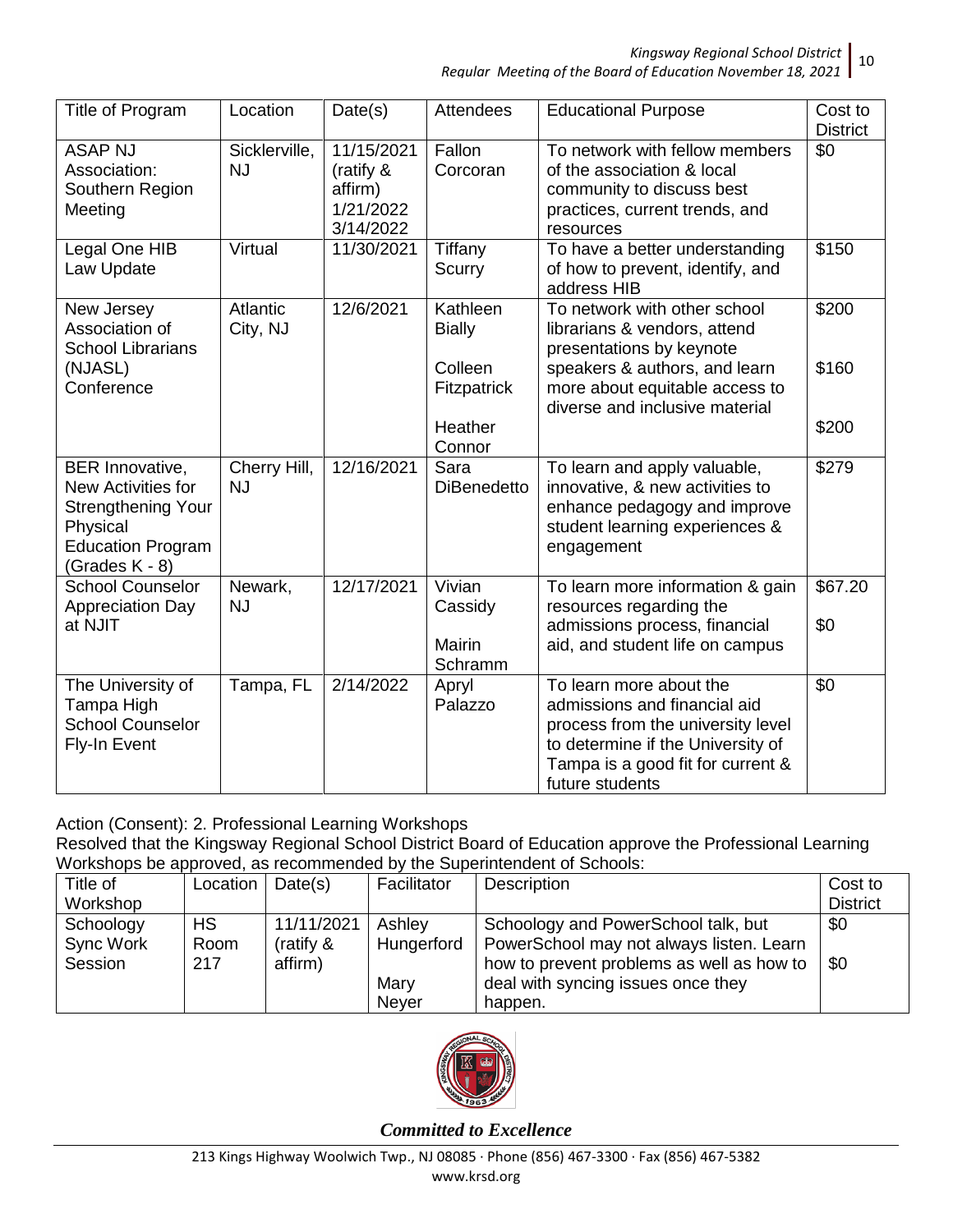*Kingsway Regional School District*

| Title of<br>Workshop                                                 | Location                 | Date(s)                                                                                 | Facilitator                           | Description                                                                                                                                                                                                                                              | Cost to<br><b>District</b> |
|----------------------------------------------------------------------|--------------------------|-----------------------------------------------------------------------------------------|---------------------------------------|----------------------------------------------------------------------------------------------------------------------------------------------------------------------------------------------------------------------------------------------------------|----------------------------|
| Collaborative<br>Co-Teaching                                         | <b>HS</b><br>Room<br>217 | 11/30/2021                                                                              | Nicole<br>Cammarota<br>Elizabeth      | <b>General Education &amp; Special Education</b><br>teachers will learn more about best<br>practices in co-teaching, i.e. clear<br>communication, setting norms and                                                                                      | \$0<br>\$0                 |
|                                                                      |                          |                                                                                         | Parambath                             | expectations, co-teaching models and<br>roles, & co-planning.                                                                                                                                                                                            |                            |
| GoGuardian<br>Basics &<br>Beyond                                     | <b>HS</b><br>Room<br>217 | 12/1/2021                                                                               | <b>Danielle</b><br>Altersitz          | This workshop is designed to provide<br>teachers with helpful information and tips<br>when setting up and<br>utilizing GoGuardian. GoGuardian software<br>helps teachers easily manage their<br>students' devices in real time, within the<br>classroom. | \$38.15/hr                 |
| The Flipped<br>Classroom<br>Model                                    | <b>HS</b><br>Room<br>217 | 12/9/2021                                                                               | Ashley<br>Hungerford<br>Mary<br>Neyer | Teachers will discover how the flipped<br>classroom model shifts the transfer of<br>information online and moves practice &<br>application into the classroom.                                                                                           | \$0<br>\$0                 |
| Panopto                                                              | <b>HS</b><br>Room<br>217 | 12/16/2021                                                                              | Ashley<br>Hungerford<br>Mary Neyer    | Panopto is a way to create and manage<br>video content. Teachers will learn what<br>Panopto does, how it works, and how the<br>teacher can put it to use in the classroom.                                                                               | \$0<br>\$0                 |
| Understanding<br>the English<br>Language<br>Learner<br><b>Series</b> | <b>HS</b><br>Room<br>217 | 12/21/2021<br>1/26/2022<br>2/23/2022<br>3/25/2022<br>4/26/2022<br>5/25/2022<br>6/7/2022 | Elizabeth<br>Parambath                | This workshop will focus on learning about<br>the profile of an EL learner, demystifying<br>misconceptions about EL learning<br>students, and providing strategies for<br>modifications & accommodations in the<br>classroom.                            | \$0                        |
| <b>Differentiated</b><br>Instruction                                 | <b>HS</b><br>Room<br>217 | 1/13/2022                                                                               | Ashley<br>Hungerford<br>Mary<br>Neyer | Teachers will deepen their knowledge of<br>differentiated instruction and be able to<br>apply the information that is learned to<br>their pedagogy.                                                                                                      | \$0<br>\$0                 |
| Schoology<br>Grading<br>Groups                                       | <b>HS</b><br>Room<br>217 | 1/27/2022                                                                               | Ashley<br>Hungerford<br>Mary<br>Neyer | This presentation will focus on Schoology<br>grading groups and how to best use them<br>to differentiate the classroom.                                                                                                                                  | \$0<br>\$0                 |
| Putting It All<br>Together                                           | <b>HS</b><br>Room<br>217 | 2/10/2022                                                                               | Ashley<br>Hungerford<br>Mary<br>Neyer | Teachers will learn to use Panopto and<br>Schoology grading groups to differentiate<br>instruction through a flipped<br>classroom model.                                                                                                                 | \$0<br>\$0                 |

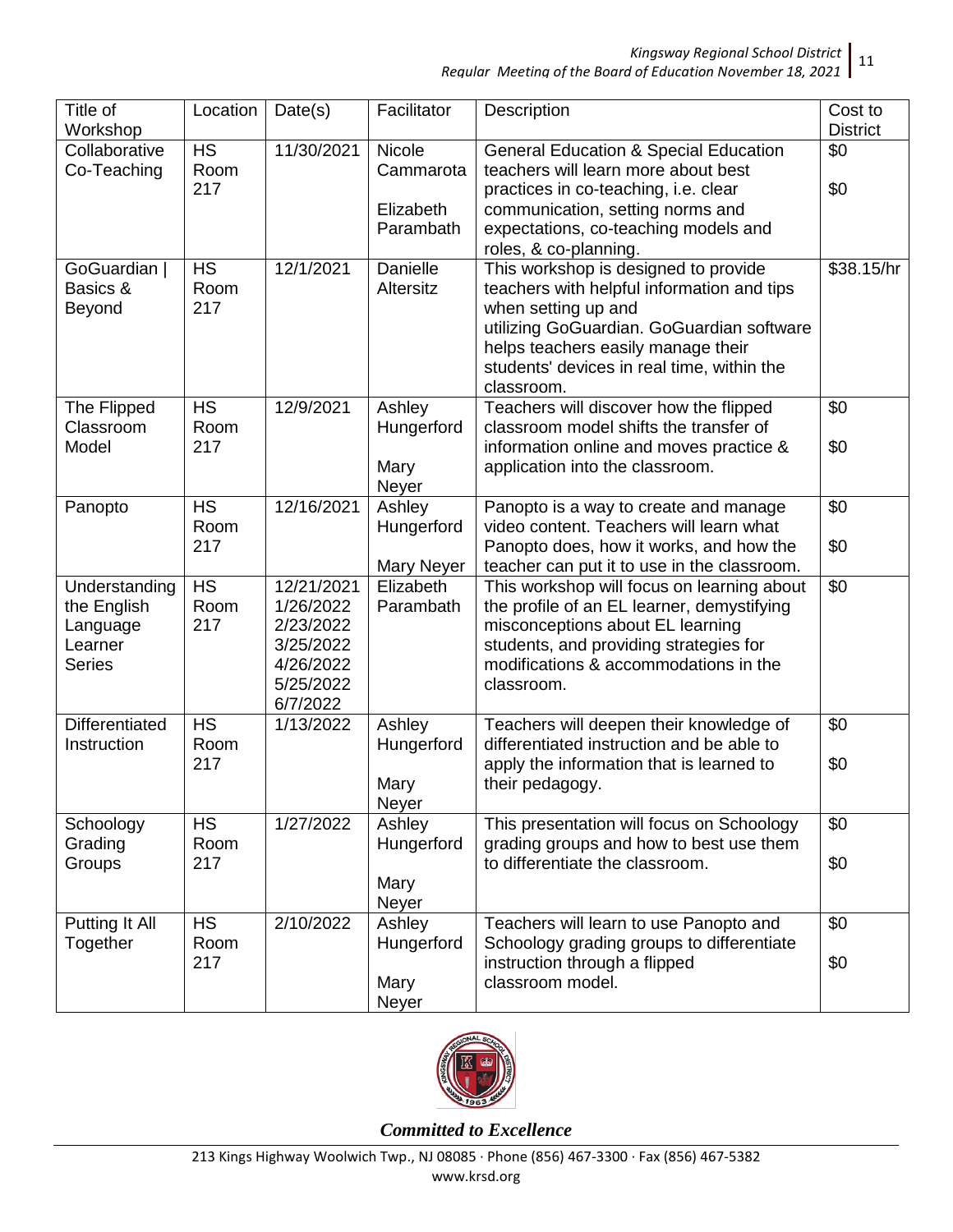## L. General Administration

Discussion: 1. Discussion Items

- Strategic Planning Process
- Collective Bargaining
- Employment Status
- Why Kingsway: Promotional Video

Action (Consent): 2. Enrollment Report

BE IT RESOLVED, that the Kingsway Regional School District Board of Education accept the enrollment report as of October 31, 2021 as follows:

| Grade Level        | <b>Current Totals</b> | September 2021 Totals | <b>June 2021</b> |
|--------------------|-----------------------|-----------------------|------------------|
| $\overline{7}$     | 443                   | 443                   | 490              |
| 8                  | 480                   | 480                   | 535              |
| Middle School      | 923                   | 923                   | 1025             |
| 9                  | 505                   | 504                   | 472              |
| 10                 | 476                   | 478                   | 41               |
| 11                 | 463                   | 461                   | 434              |
| 12 <sup>2</sup>    | 447                   | 446                   | 427              |
| <b>High School</b> | 1891                  | 1889                  | 1784             |
| <b>District</b>    | 2814                  | 2812                  | 2809             |

## Action (Consent): 3. Emergency Drills

BE IT RESOLVED, that the Kingsway Regional School District Board of Education accept the emergency drills report as follows:

| School / Date | Time              | Drill                                |
|---------------|-------------------|--------------------------------------|
| HS 10/15/2021 | Start: 12:32 p.m. | <b>Stage 2 Evacuation Drill</b>      |
|               | End: 01:15 p.m.   |                                      |
| HS 10/22/2021 | Start: 12:46 p.m. | <b>Fire Drill</b>                    |
|               | End: 12:49 p.m.   |                                      |
| MS 10/14/2021 | Start: 09:09 a.m. | Stage 1 and Stage 2 Evacuation Drill |
|               | End: 09:30 a.m.   |                                      |
| MS 10/19/2021 | Start: 07:40 a.m. | <b>Bus Evacuation Drill</b>          |
|               | End: 07:50 a.m.   |                                      |
| MS 10/28/2021 | Start: 10:56 a.m. | <b>Fire Drill</b>                    |
|               | End: 11:10 a.m.   |                                      |

Action (Consent): 4. Student Discipline, Violence/Vandalism, HIB

BE IT RESOLVED, that the Kingsway Regional School District Board of Education accept the Harassment, Intimidation and Bullying report for the month ending October 31, 2021, as submitted by the Superintendent of School.

Student Discipline, Violence/Vandalism, HIB

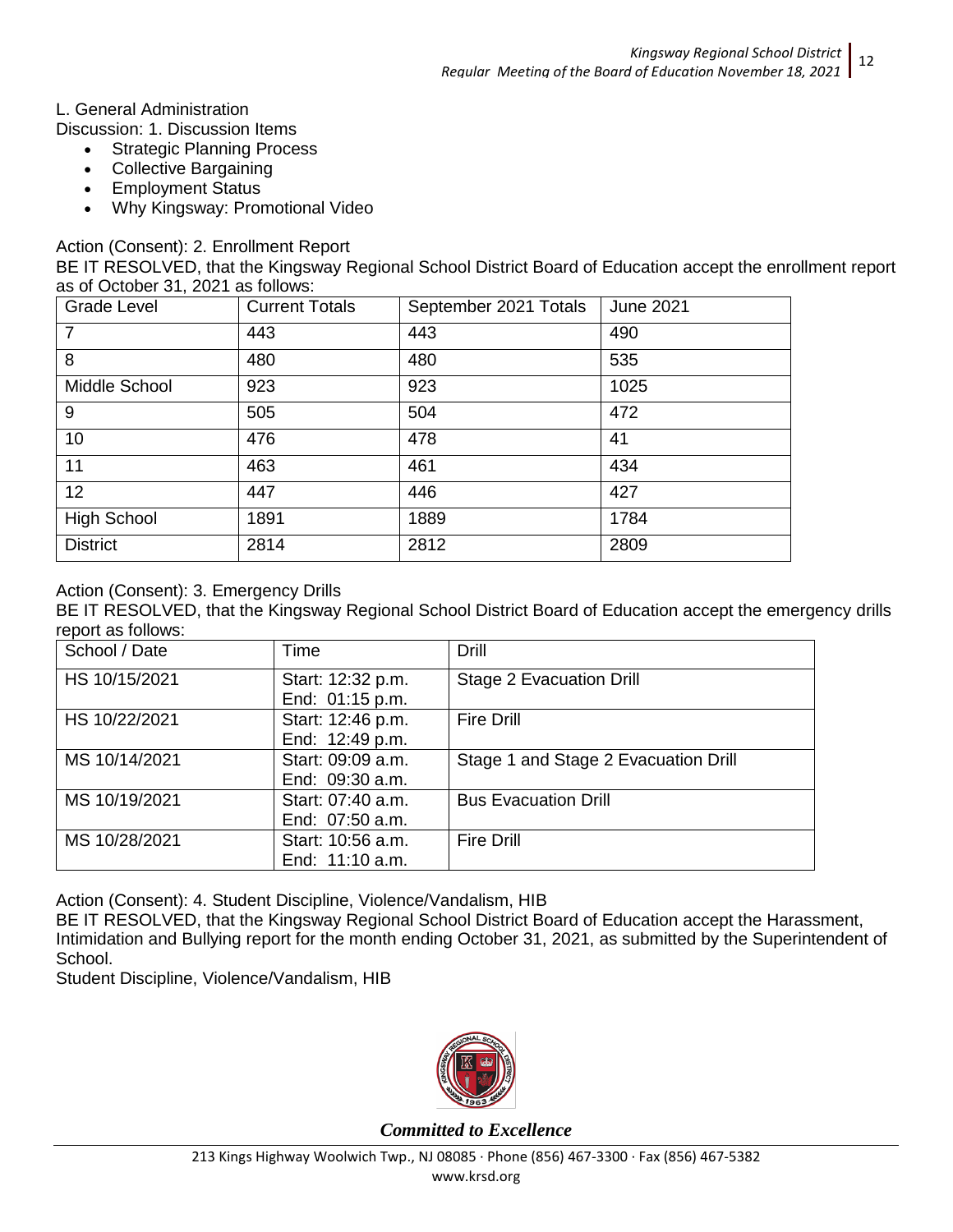| Infraction/Referrals/Reports           | No. of Incidents<br>this Month |      | 2021-2022 Total<br>To-Date |      | 2020-2021 Totals |      |
|----------------------------------------|--------------------------------|------|----------------------------|------|------------------|------|
|                                        | (HS)                           | (MS) | (HS)                       | (MS) | (HS)             | (MS) |
| Detentions-Lunch                       | 17                             | 11   | 27                         | 28   |                  | 74   |
| Detentions-Before/After School         | 10                             | 17   | 17                         | 61   | Ω                | 43   |
| Detentions-Extended Day                | 5                              | N/A  | 6                          | N/A  | っ                |      |
| Out of School Suspension (OSS)         | 8                              | 2    | 18                         | 6    |                  | 6    |
| Violence, Vandalism, Substance Abuse   | 0                              |      | 0                          |      |                  |      |
| Confirmed Harassment, Intimidation, or | 2                              |      | 2                          |      | 0                |      |
| <b>Bullying</b>                        |                                |      |                            |      |                  |      |
| Dating Violence                        |                                |      | 0                          |      |                  |      |

Action (Consent): 5. HIB - Completed Investigation Reports

Resolved that Kingsway Regional School District Board of Education accept the Harassment, Intimidation and Bullying report(s) as submitted by the Superintendent of Schools:

| Case Number  | Date of Initial Report | Date of Report to Superintendent | Result of Investigation |
|--------------|------------------------|----------------------------------|-------------------------|
| <b>HS004</b> | 10/25/2021             | 11/12/2021                       | (3) Violation of Policy |

Action (Consent): 6. Education Field Trips and Assemblies

Resolved that the Kingsway Regional School District Board of Education approve the educational field trips and assemblies, as recommended by the Superintendent of Schools:

| School    | Group               | Event/                                     | Date(s)    | # of            | # of           | Cost to    | Cost per   |
|-----------|---------------------|--------------------------------------------|------------|-----------------|----------------|------------|------------|
|           |                     | Destination                                |            | <b>Students</b> | Teachers/      | the BOE    | Student    |
|           |                     |                                            |            |                 | Chaperones     |            |            |
| <b>HS</b> | Renaissance         | Dave & Busters                             | 12/17/2021 | $300\pm$        | $6\pm$         | \$3,570.00 | \$0.00     |
|           |                     | Blackwood, NJ                              |            |                 |                | (Bus       |            |
|           |                     |                                            |            |                 |                | Cost)      |            |
|           |                     |                                            |            |                 |                | \$42       |            |
|           |                     |                                            |            |                 |                | admission  |            |
| <b>HS</b> | Ski &               | Camelback Ski                              | 1/8/2022   | 50              | 5              | \$1,000    | $$90.00 -$ |
|           | Snowboard           | Resort                                     |            |                 |                | (Bus       | \$183.00   |
|           | Club                | Tannersville, PA                           |            |                 |                | Cost)      | admission  |
|           | Living              | <b>Valley Forge</b>                        | 12/13/2021 | 18              | $\overline{2}$ | \$465.00   | \$0.00     |
| <b>MS</b> | <b>History Club</b> |                                            |            |                 |                | (Bus       |            |
|           |                     |                                            |            |                 |                | Cost)      |            |
| <b>HS</b> | <b>Student</b>      | Drop off Donations                         | 12/16/2021 | 33              | $\overline{2}$ | \$228.48   | \$0.00     |
|           | Council             | at Headstart in                            |            |                 |                | (Bus       |            |
|           |                     | Swedesboro,                                |            |                 |                | Cost)      |            |
|           |                     | Local Police & Fire                        |            |                 |                |            |            |
|           |                     | Stations, Inspira                          |            |                 |                |            |            |
|           |                     | Medical, Angels of<br><b>God Community</b> |            |                 |                |            |            |
|           |                     | Outreach,                                  |            |                 |                |            |            |
|           |                     | Applebees                                  |            |                 |                |            |            |



*Committed to Excellence*

13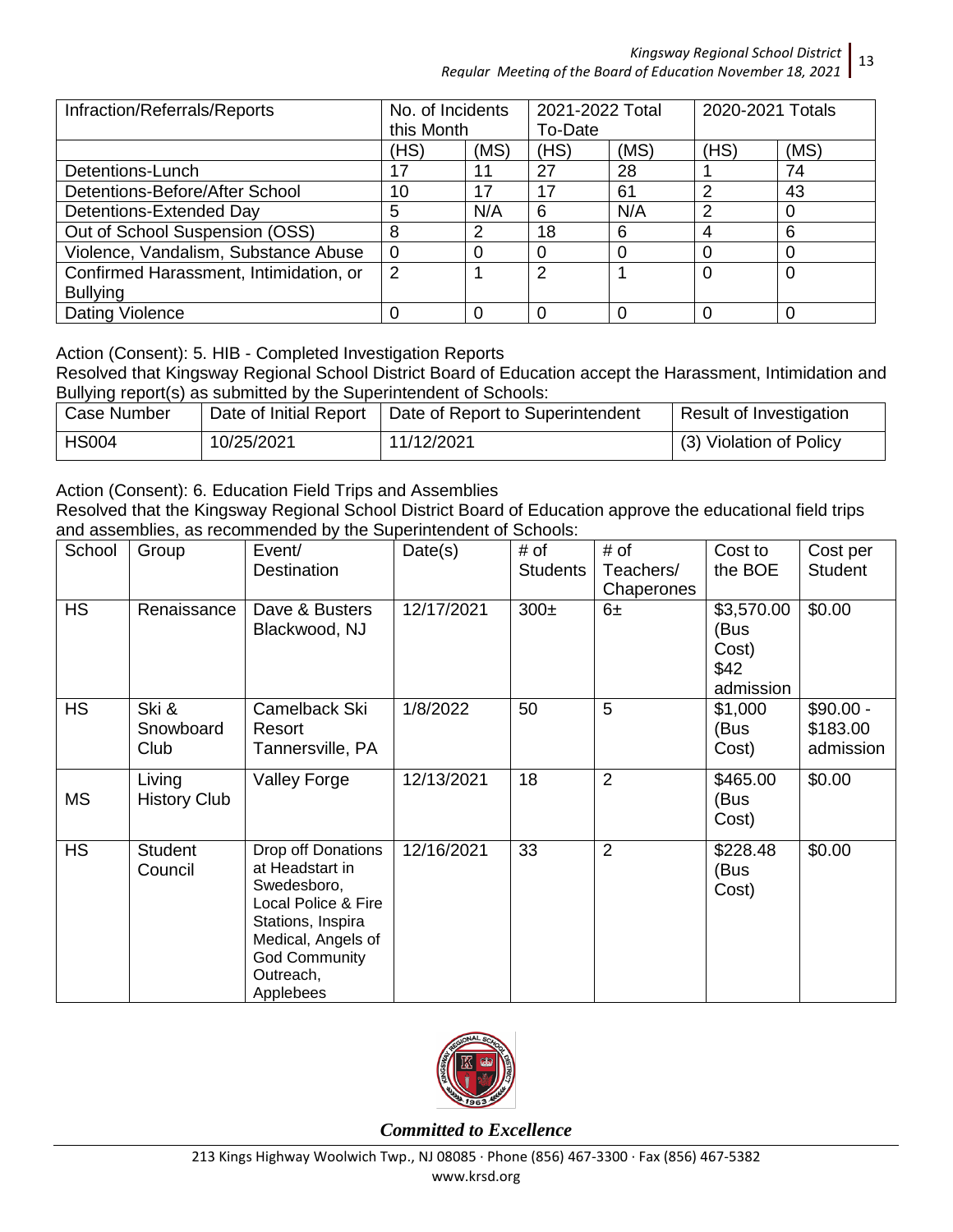| School    | Group                 | Event/<br><b>Destination</b>                                                    | Date(s)    | # of<br><b>Students</b> | # of<br>Teachers/<br>Chaperones | Cost to<br>the BOE        | Cost per<br><b>Student</b> |
|-----------|-----------------------|---------------------------------------------------------------------------------|------------|-------------------------|---------------------------------|---------------------------|----------------------------|
| <b>HS</b> | Students in<br>Action | <b>Winter Service</b><br>Project @ Family<br>Promise of<br>Gloucester<br>County | 12/16/2021 | 15 $\pm$                |                                 | \$138.96<br>(Bus<br>Cost) | \$0.00                     |

Action (Consent): 7. Fundraiser(s)

Resolved that the Kingsway Regional School District Board of Education approve the fundraiser(s), as recommended by the Superintendent of Schools:

| School    | Program/Group          | Purpose                                                              | Product/Service                                                    | Dates                       |
|-----------|------------------------|----------------------------------------------------------------------|--------------------------------------------------------------------|-----------------------------|
| <b>HS</b> | <b>KRHS Musical</b>    | To raise funds for set<br>construction                               | Sale of ads for Musical<br>Playbill                                | 1/10/2022 to<br>1/21/2022   |
| <b>HS</b> | <b>Student Council</b> | To collect toys to donate to<br><b>Toys for Tots</b>                 | Toy donation                                                       | 11/15/2021 to<br>12/8/2021  |
| <b>HS</b> | <b>Student Council</b> | To raise funds to donate to the<br><b>Emmanuel Cancer Foundation</b> | Registration fee for Dodgeball<br>Tournament                       | 12/13/2021 to<br>1/11/2021  |
| <b>HS</b> | Class of 2025          | To raise funds for the Class of<br>2025                              | Sale of Snowflake Grams                                            | 12/13/2021 to<br>12/17/2021 |
| <b>HS</b> | <b>SURE/SIA Club</b>   | To collect canned goods to<br>donate to King's Things Food<br>Pantry | Students will donate canned<br>goods in exchange for<br>Candygrams | 12/1/2021 to<br>12/15/2021  |

Action (Consent): 8. Out of District Placement

Resolved that the following out of district/twilight placement(s) be approved and contracts executed by the school business administrator:

| Name             | $\sim$<br>nc<br>Jaliul | --<br>uition               | ates                                                                           |
|------------------|------------------------|----------------------------|--------------------------------------------------------------------------------|
| 227 <sup>p</sup> | $ -$<br>ncrot.         | \$∘<br>៱៱<br><u>n</u><br>v | 1/2022<br>r 10<br>IЧ,<br>າເ ມ<br>$\overline{\phantom{0}}$<br>O7<br>៸∠∪∠<br>ישו |

Action (Consent): 9. Policy 2nd Reading

BE IT RESOLVED, that the Kingsway Regional School District Board of Education recommend the following policies and regulations for First reading for revision and/or adoption.

| <b>Policy/Regulation Number</b> | <b>Title</b>                                                          |
|---------------------------------|-----------------------------------------------------------------------|
| P0141.2                         | Board Member and Term - Receiving District                            |
| P1642                           | <b>Earned Sick Leave Law</b>                                          |
| P2270                           | <b>Religion in Schools</b>                                            |
| P2415.06                        | <b>Unsafe School Choice Option</b>                                    |
| P2422                           | Comprehensive Health and Physical Education                           |
| P2610                           | <b>Educational Program Evaluation</b>                                 |
| P2622                           | <b>Student Assessment</b>                                             |
| P3159                           | <b>Teaching Staff Member-School District Reporting Responsibility</b> |
| P3421.13                        | <b>Postnatal Accommodations</b>                                       |

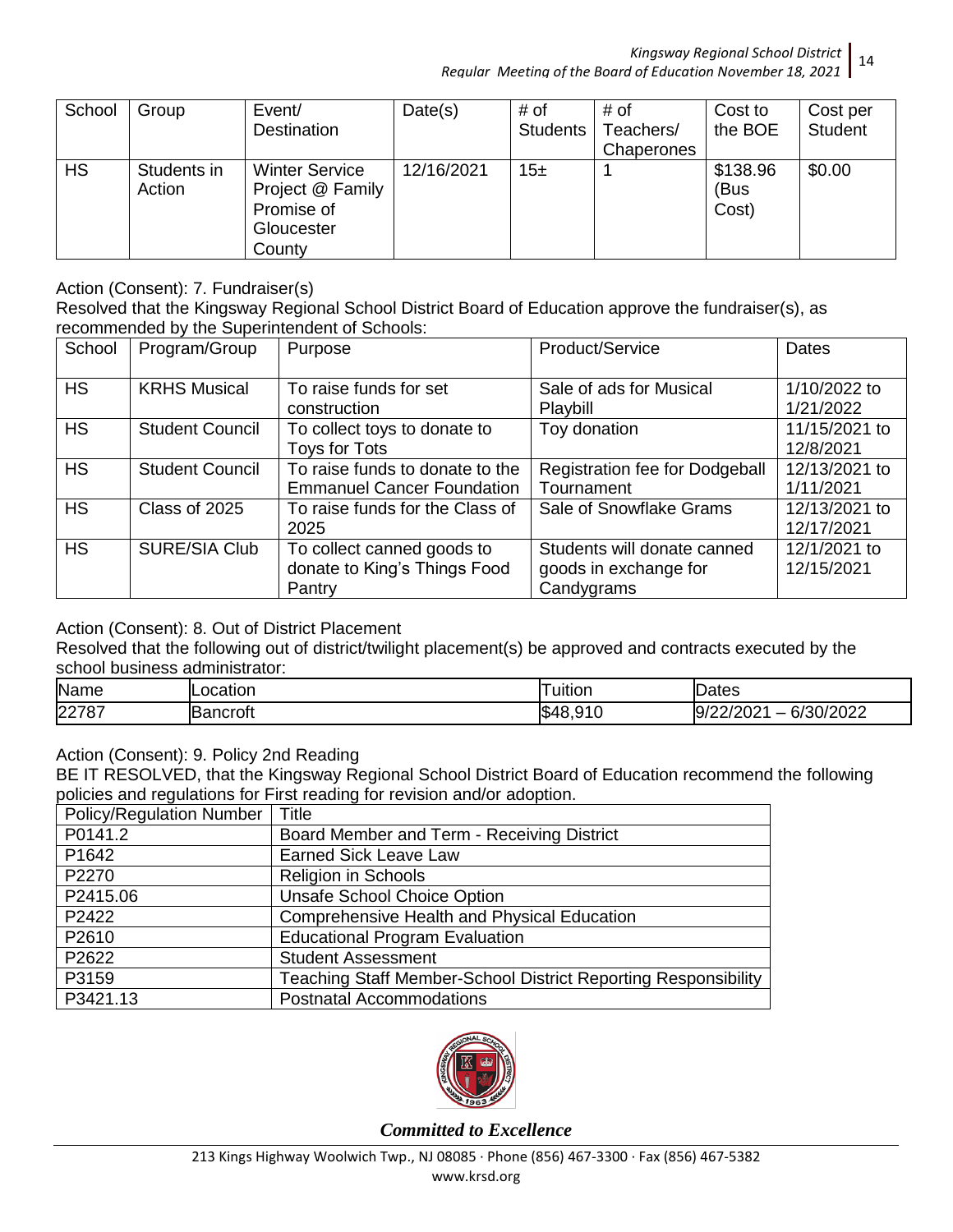| <b>Policy/Regulation Number</b> | <b>Title</b>                                           |
|---------------------------------|--------------------------------------------------------|
| P4219                           | CDL Controlled Substance and Alcohol Use Testing       |
| P4421.13                        | <b>Postnatal Accommodations</b>                        |
| P5111                           | Eligibility of Resident-Nonresident Students           |
| P5200                           | Attendance                                             |
| P5320                           | Immunization                                           |
| P5337                           | <b>Service Animals</b>                                 |
| P5600                           | Student Discipline - Code of Conduct                   |
| P5611                           | <b>Removal of Students for Firearms Offenses</b>       |
| P5612                           | Assaults on District BOE Members or Employees          |
| P5613                           | Removal of Students for Assaults with Weapons Offenses |
| P6112                           | Reimbursement of Federal and Other Grant Expenditures  |
| P7243                           | <b>Supervision of Construction</b>                     |
| P7440                           | <b>School District Security</b>                        |
| P8210                           | <b>School Year</b>                                     |
| P8220                           | School Day                                             |
| P8320                           | <b>Personnel Records</b>                               |
| P8462                           | Reporting Potentially Missing or Abused Children       |
| P8600                           | <b>Student Transportation</b>                          |
| P8630                           | <b>Bus Driver-Bus Aid Responsibility</b>               |
| P8860                           | <b>Memorials</b>                                       |
| P9210                           | <b>Parent Organizations</b>                            |
| P9400                           | <b>Media Relations</b>                                 |
| R1642                           | <b>Earned Sick Leave Law</b>                           |
| R5111                           | <b>Eligibility of Resident-Nonresident Students</b>    |
| R5530                           | <b>Substance Abuse</b>                                 |
| R5610                           | <b>Suspension Procedures</b>                           |
| R5611                           | <b>Removal of Students for Firearms Offenses</b>       |
| R5612                           | Assaults on District BOE Members or Employees          |
| R5613                           | Removal of Students for Assaults with Weapons Offenses |
| R6112                           | Reimbursement of Federal and Other Grant Expenditures  |
| R7440                           | <b>School District Security</b>                        |
| R8220                           | <b>School Closings</b>                                 |
| R8320                           | Personnel Records                                      |
| R8600                           | <b>Student Transportation</b>                          |
| R8630                           | <b>Emergency School Bus Procedures</b>                 |

Action (Consent): 10. Policy Abolishment 2nd Reading

BE IT RESOLVED, that the Kingsway Regional School District Board of Education recommend the abolishment of following policies and regulations for First reading.

| <b>Policy/Regulation Number</b> | $T$ itle                                        |
|---------------------------------|-------------------------------------------------|
| P <sub>1649</sub>               | Federal Families First Coronavirus Response Act |

Final Resolution: Motion Carries

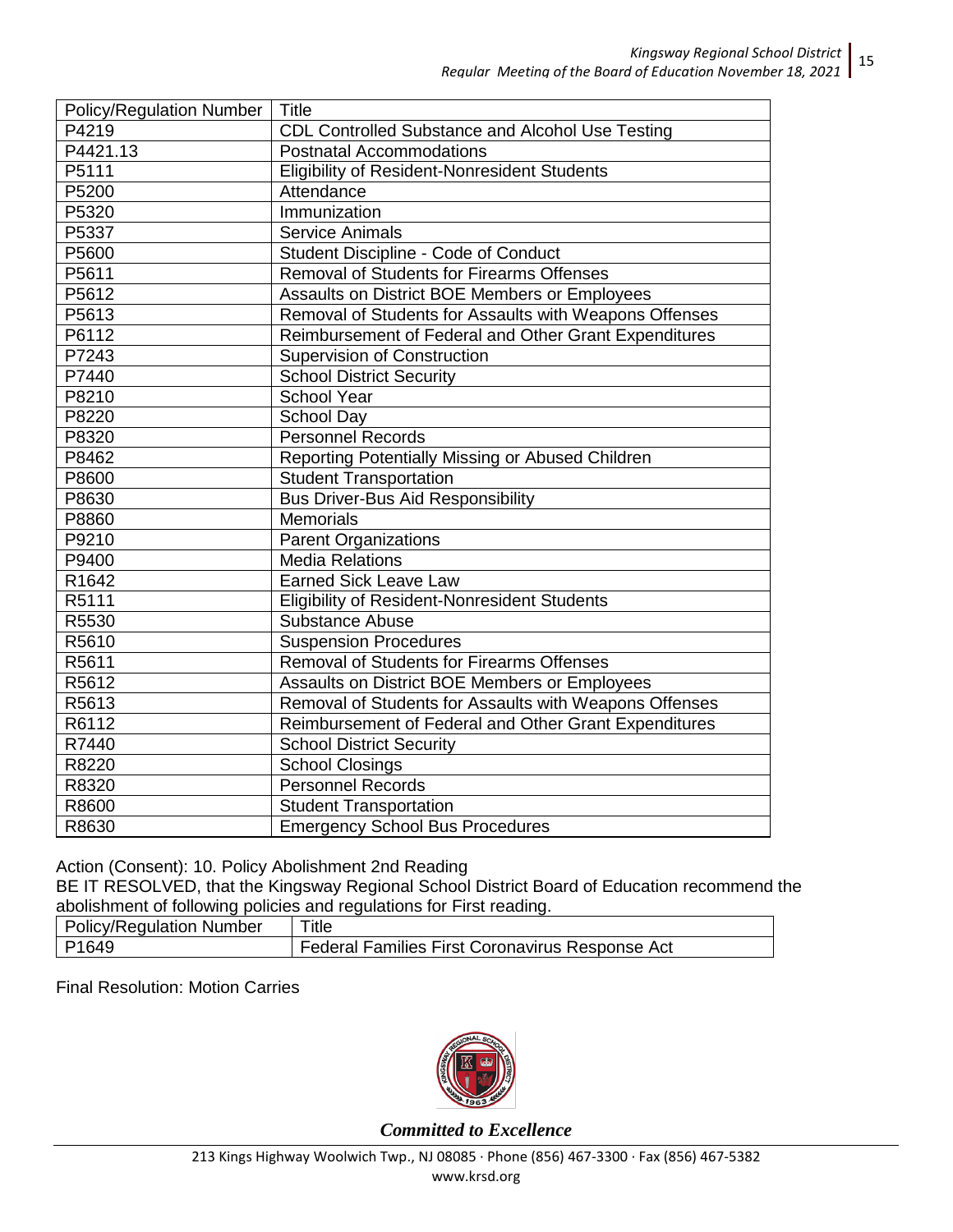Yes: Lauren Boerlin, Michele A Blair, Lisa Mordecai-Daniel, Deborah Cunningham, Christie Comerford, Jennifer Cavallaro-Fromm, Marilyn O'Rourke-Young, Kelly Bonapfel, Christopher Fay

M. Executive Session

Action: 1. Executive Session In

Motion by Kelly Bonapfel, second by Lisa Mordecai-Daniel.

BE IT RESOLVED that the Kingsway Regional School District Board of Education desires to hold a closed Executive Conference Session at 8:05 p.m. prevailing time, for approximately 15 minutes as follows: Item Discussion Item(s)

Personnel

defined as excluded from requirements of Open Public Meetings Act of 1975, further it is anticipated that such discussions may be disclosed upon resolution.

\*Pursuant to the list of exceptions set forth in the Open Public Meetings Act 10:4-12

Final Resolution: Motion Carries

Yes: Lauren Boerlin, Michele A Blair, Lisa Mordecai-Daniel, Deborah Cunningham, Christie Comerford, Jennifer Cavallaro-Fromm, Marilyn O'Rourke-Young, Kelly Bonapfel, Christopher Fay

Action: 2. Executive Session Out

Motion by Michele A Blair, second by Lauren Boerlin.

BE IT RESOLVED, that the Kingsway Regional School District Board of Education adjourn executive session and reconvene the public meeting at 8:18 p.m.

Final Resolution: Motion Carries

Yes: Lauren Boerlin, Michele A Blair, Lisa Mordecai-Daniel, Deborah Cunningham, Christie Comerford, Jennifer Cavallaro-Fromm, Marilyn O'Rourke-Young, Kelly Bonapfel, Christopher Fay

N. Personnel II

Action: 1. 2021-22 and 2022-23 Employment Contracts - Assistant Superintendent Motion by Lisa Mordecai-Daniel, second by Kelly Bonapfel.

BE IT RESOLVED that the Employment Contract between Patricia Calandro, Assistant Superintendent and the Kingsway Regional Board of Education, having been reviewed and approved by the Interim Executive Regional Superintendent in accordance with NJAC 6A:23A-3-1(a), be approved, for the period of July 1, 2021 through June 30, 2022, as recommended by the Superintendent of Schools, and that the Board President and Superintendent be authorized to execute a copy of the Agreement, and that a copy of such Agreement be part of the minutes on fine in the Board Secretary's Office.

BE IT FURTHER RESOLVED that the Employment Contract between Patricia Calandro, Assistant Superintendent and the Kingsway Regional Board of Education, having been reviewed and approved by the Interim Executive Regional Superintendent in accordance with NJAC 6A:23A-3-1(a), be approved, for the period of July 1, 2022 through June 30, 2023, as recommended by the Superintendent of Schools, and that the Board President and Superintendent be authorized to execute a copy of the Agreement, and that a copy of such Agreement be part of the minutes on fine in the Board Secretary's Office.

Final Resolution: Motion Carries

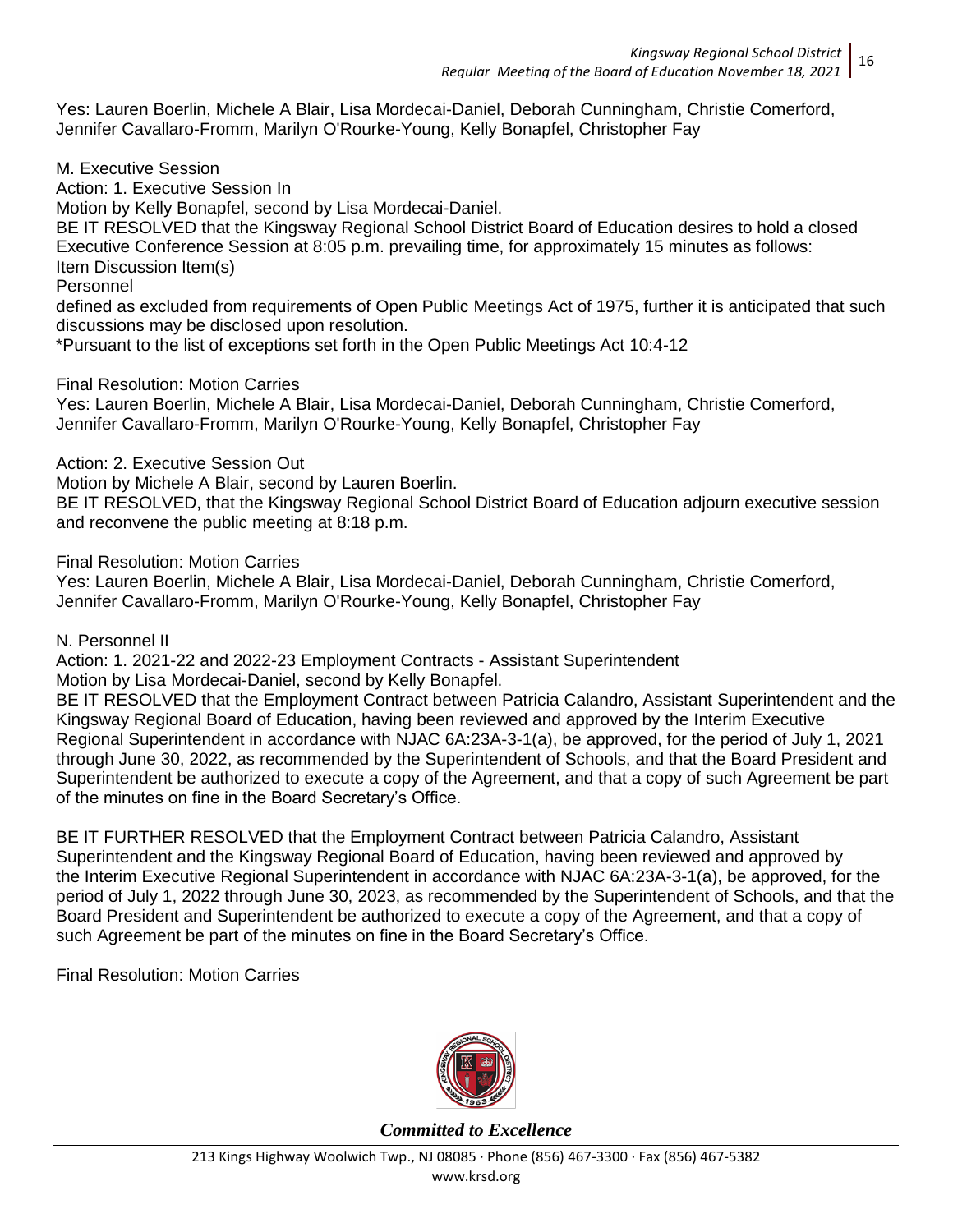Yes: Lauren Boerlin, Michele A Blair, Lisa Mordecai-Daniel, Deborah Cunningham, Christie Comerford, Jennifer Cavallaro-Fromm, Marilyn O'Rourke-Young, Kelly Bonapfel, Christopher Fay

Action: 2. 2021-22 and 2022-23 Employment Contracts - School Business Administrator/Board Secretary Motion by Deborah Cunningham, second by Michele A Blair.

BE IT RESOLVED that the Employment Contract between Jason Schimpf, School Business Administrator/Board Secretary and the Kingsway Regional Board of Education, having been reviewed and approved by the Interim Executive Regional Superintendent in accordance with NJAC 6A:23A-3-1(a), be approved, for the period of July 1, 2021 through June 30, 2022, as recommended by the Superintendent of Schools, and that the Board President and Superintendent be authorized to execute a copy of the Agreement, and that a copy of such Agreement be part of the minutes on fine in the Board Secretary's Office.

BE IT FURTHER RESOLVED that the Employment Contract between Jason Schimpf, School Business Administrator/Board Secretary and the Kingsway Regional Board of Education, having been reviewed and approved by the Interim Executive Regional Superintendent in accordance with NJAC 6A:23A-3-1(a), be approved, for the period of July 1, 2022 through June 30, 2023, as recommended by the Superintendent of Schools, and that the Board President and Superintendent be authorized to execute a copy of the Agreement, and that a copy of such Agreement be part of the minutes on fine in the Board Secretary's Office.

#### Final Resolution: Motion Carries

Yes: Lauren Boerlin, Michele A Blair, Lisa Mordecai-Daniel, Deborah Cunningham, Christie Comerford, Jennifer Cavallaro-Fromm, Marilyn O'Rourke-Young, Kelly Bonapfel, Christopher Fay

Action: 3. Fitness for Duty Examination

Motion by Michele A Blair, second by Lauren Boerlin.

WHEREAS, issues have arisen concerning the health condition of Employee ID No. 5051 ("the Employee"), based upon direct communications from the employee and communications from a health professional on the Employee's behalf; and

WHEREAS, the Employee is a Teacher; and

WHEREAS, the District Administration requires additional medical information in order to evaluate fully certain requests for specific accommodations made by the Employee; and

NOW, THEREFORE, BE IT RESOLVED, for the reasons stated above, pursuant to N.J.S.A. 18A:16-2 and N.J.A.C. 6A:32-6.3, the Board hereby directs that Employee ID No. 5051 undergo Fitness for Duty examination; and it is further

RESOLVED, that the Fitness for Duty examination shall be by a physician selected by District Administration and that the Board of Education will bear the cost of the examination; and it is further

RESOLVED, that the District Administration shall give the Employee written notice of the required examination, together with the reasons for the required examination, as set forth in this Resolution, and shall advise the Employee that the Board will provide a hearing in advance of the examination, if requested.

Final Resolution: Motion Carries